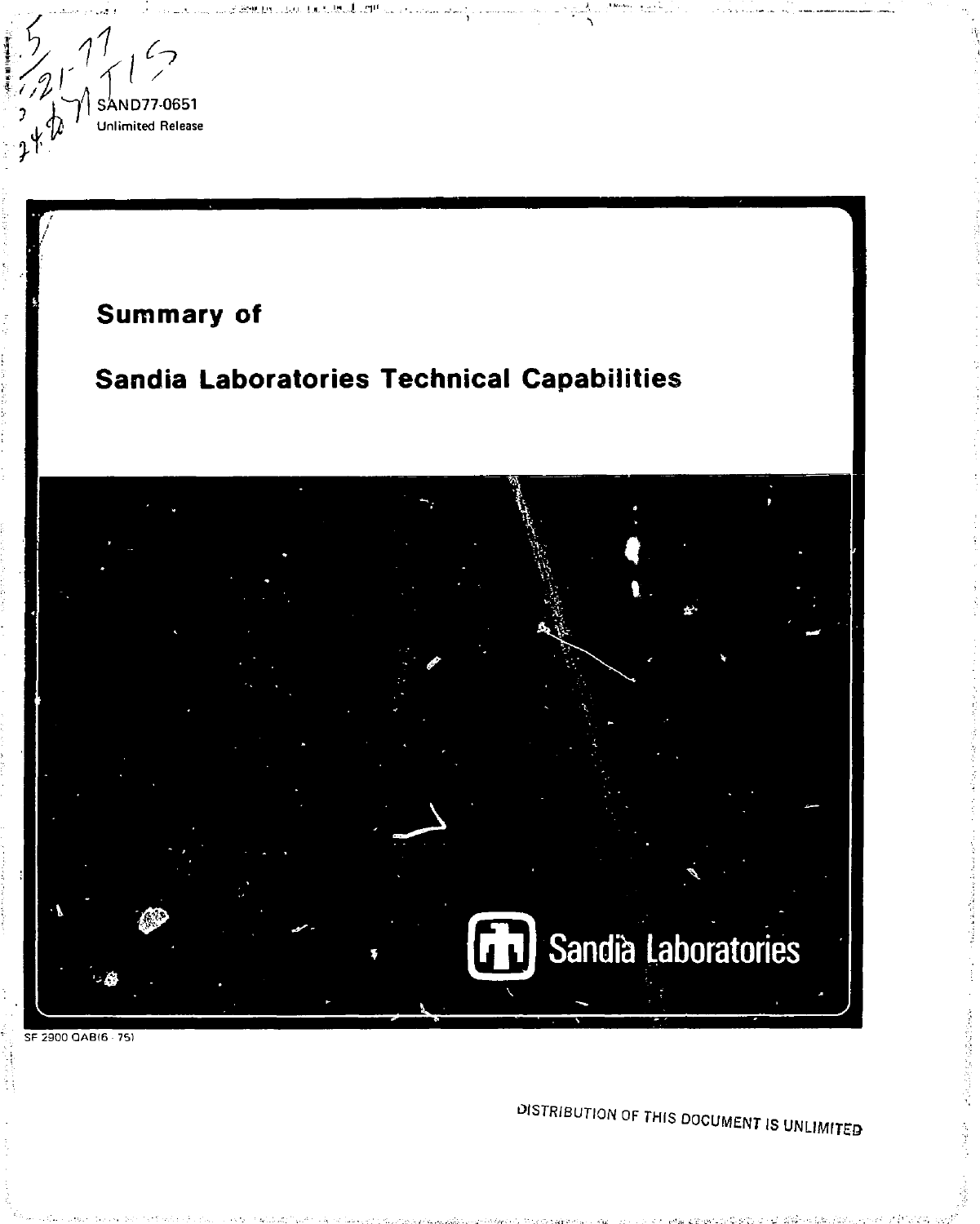Issued by Sandia Laboratories, operated for the United Stales Energy Research & Development Administration by Sandia Corporation.

 $-1$ 

#### **NOTICE**

 $\tau_{\rm eff}$  ,  $\tau_{\rm eff}$  by

This report was prepared as an account of work sponsored by the United States Government. Neither the United States nor the United States Energy Research & Development Administration, nor any of their employees, nor any of their contractors, subcontractors, or their employees, makes any warranty, express or implied, or assumes any legal liability or responsibility for the accuracy, completeness or usefulness of any information, apparatus, product or process disclosed, or represents that its use would not infringe privately owned rights.

Printed in the United States of America

Available from National Technical Information Service U. S. Department of Commerce 5285 Port Royal Road Springfield, VA 22161

Price: Printed Copy \$4.00; Microfiche S3.00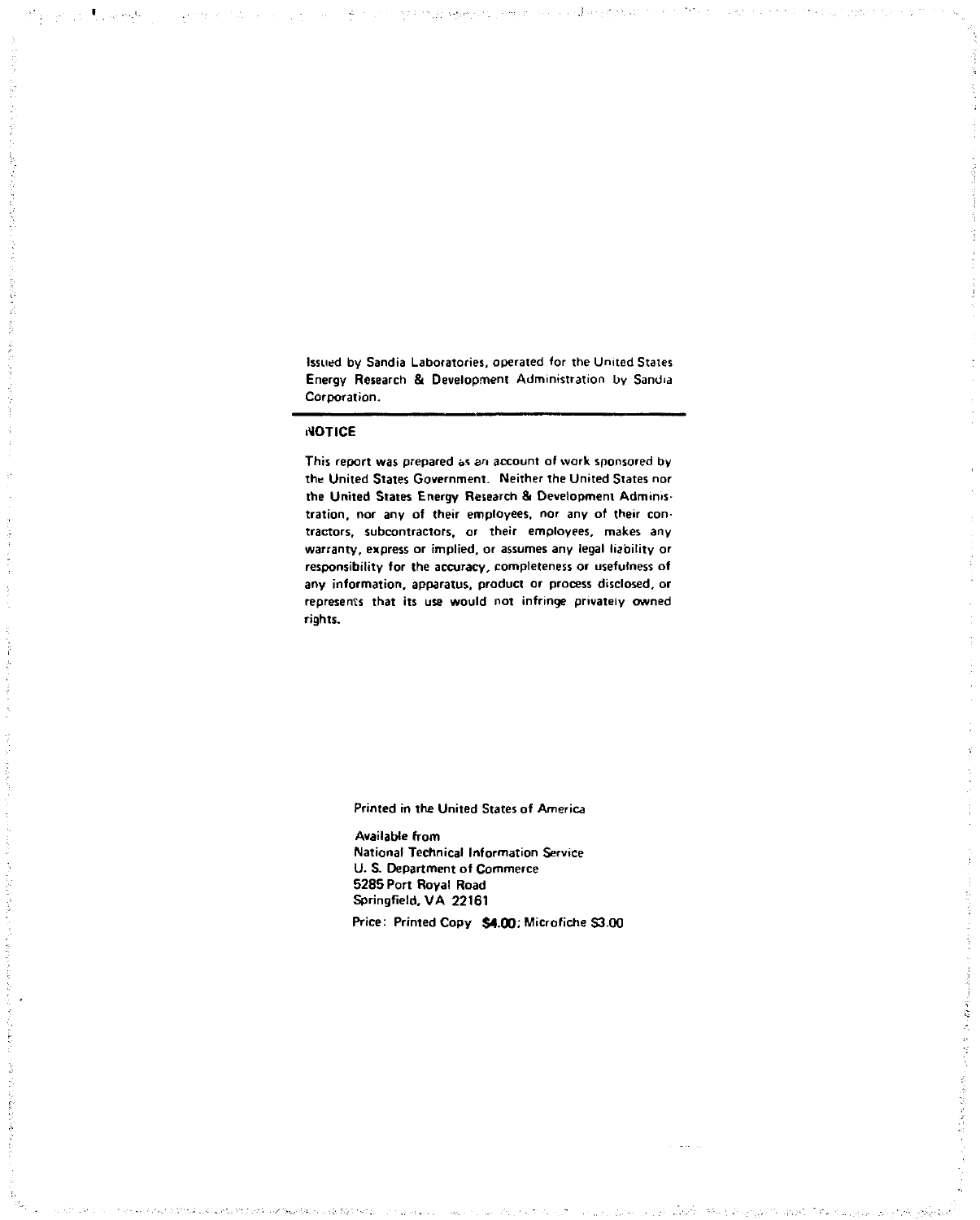SAND77-0651 Unlimited Release Printed May 1977

Supersedes SAND74-0091

**SUMMARY OF** 

# SANDIA LABORATORIES TECHNICAL CAPABILITIES

# **ABSTRACT**

The technical capabilities of Sandia Laboratories are detailed in a series of companion reports. In this summary the use of the capabilities in technical programs is outlined and the capabilities are summarized.



كافضا ونناه فالمضافه

i-ii

きょうかい きょうきょう

DISTRIBUTION OF THIS OPPLIES BE THE IN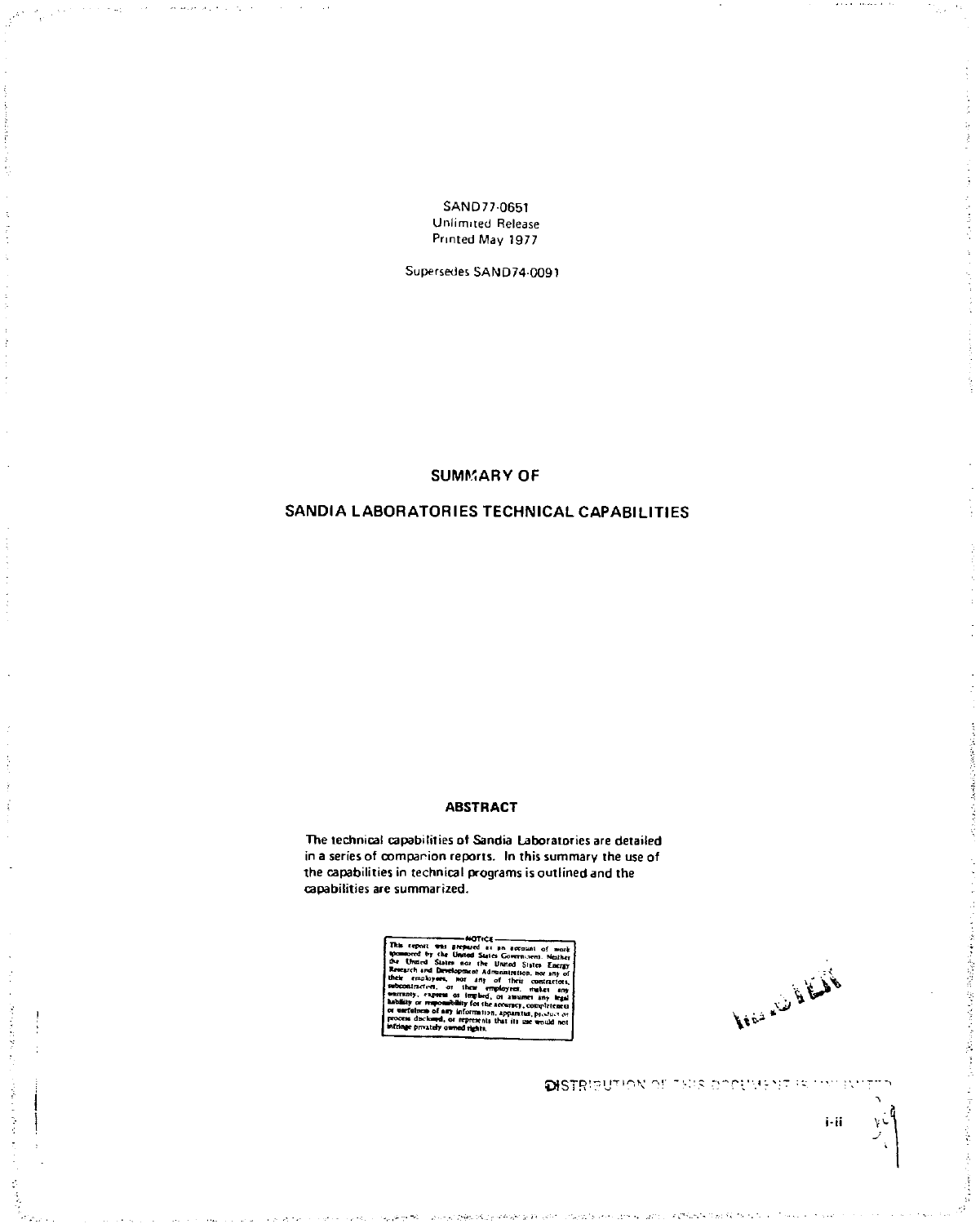# **FOREWORD**

Sandia Laboratories, a multiprogram laboratory of the Energy Research and Development Administration (ERDA), is located in Albuquerque. New Mexico, and Livermore. California, with a remote testing facility at Tonopah. Nevada,  $\hbar$  fulfilling its responsibilities to ERDA in the fields of national security, energy, and other programs. Sandia has acquired extensive capabilities in research, development, testing, and evaluation, and has made numerous contributions in scientific and engineering fields. These technical capabilities are integrated by management for the definition and solution of scientific and engineering problems.

A series of reports has been written describing these capabilities and showing typical applications. The reader will find the capabilities summarized in a separate paper, or may choose any of the 18 separate reports, or. if he wishes a compendium, can find all the reports and the summary compiled in a single publication. Identifying numbers for the entire series are given below.

> C. Donald Lundergan. Technical Editor P. L. Mead. Publication Editor

#### **TECHNICAL CAPABILITIES OF SANDIA LABORATORIES**

## Summary (SAND77-065!)

| Aerosciences                  | SAND74-0075 | <b>Instrumentation and Data Systems</b> | SAND74-0083        |
|-------------------------------|-------------|-----------------------------------------|--------------------|
| <b>Applied Mathematics</b>    | SAND74-0079 | <b>Materials and Processes</b>          | SAND77-0002        |
| <b>Biosciences</b>            | SAND74-0076 | <b>Measurement Standards</b>            | SAND74-0077        |
| <b>Computation Systems</b>    | SAND77-0767 | <b>Physical Sciences</b>                | SAND74-0074        |
| Design Definition and         |             | <b>Ouality Assurance</b>                | SAND77-0650        |
| Fabrication                   | SAND76-0413 | Safety and Reliability Assurance        | SAND74-0090        |
| Earth Sciences                | SAND74-0085 | <b>Systems Analysis</b>                 | SAND74-0089        |
| Electronics                   | SAND74-0086 | <b>Testing</b>                          | <b>SAND74-0088</b> |
| <b>Engineering Analysis</b>   | SAND74-0087 | <b>Auxiliary Capabilities</b>           | SAND74-0082        |
| Explosives, Electrochemistry, |             | <b>Environmental Health</b>             |                    |
| and Electromechanisms         | SAND74-0081 | <b>Information Sciences</b>             |                    |

Compilation of Sandia Laboratories Technical Capabilities  $(SAND740092)$ 

iii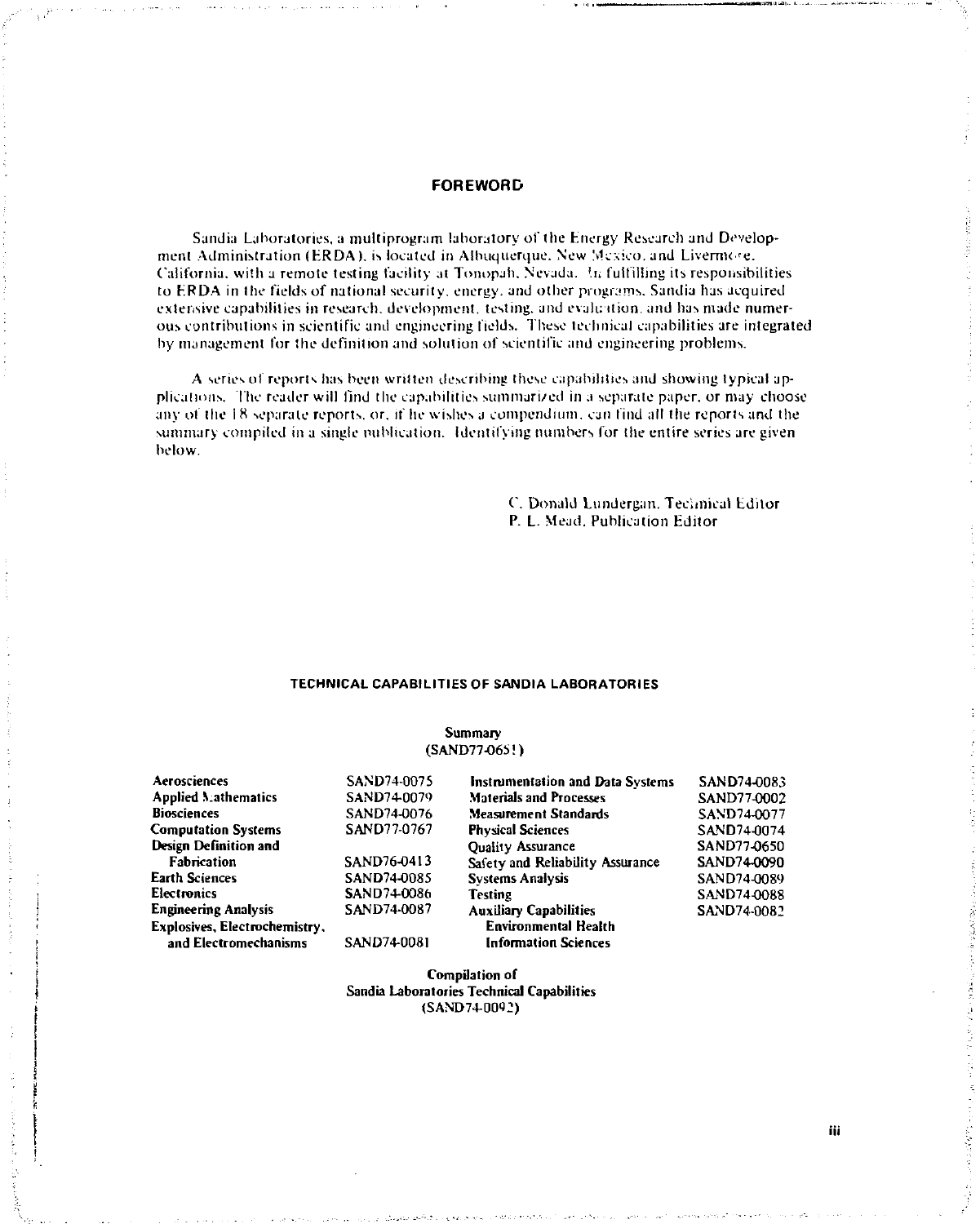# **CONTENTS**

Page

**Contractor** 

|                                         | __________ |
|-----------------------------------------|------------|
| introduction                            |            |
| Operational Structure                   |            |
| <b>Applications of the Capabilities</b> | 3          |
| <b>National Security Projects</b>       | 3          |
| <b>Energy Projects</b>                  |            |
| Other Federal Projects                  | 10         |
| Summary of Capabilities                 | 11         |
| System Engineering and Management       | 11         |
| Technical                               | 11         |
| Science and Engineering                 | 11         |
| <b>Analysis and Testing</b>             | 17         |
| <b>Support Functions</b>                | 21         |
| Appendix                                | 23         |
| <b>Facilities</b>                       | 25         |
| <b>Educational Resources</b>            | 27         |
| <b>Budgetary Information</b>            | 28         |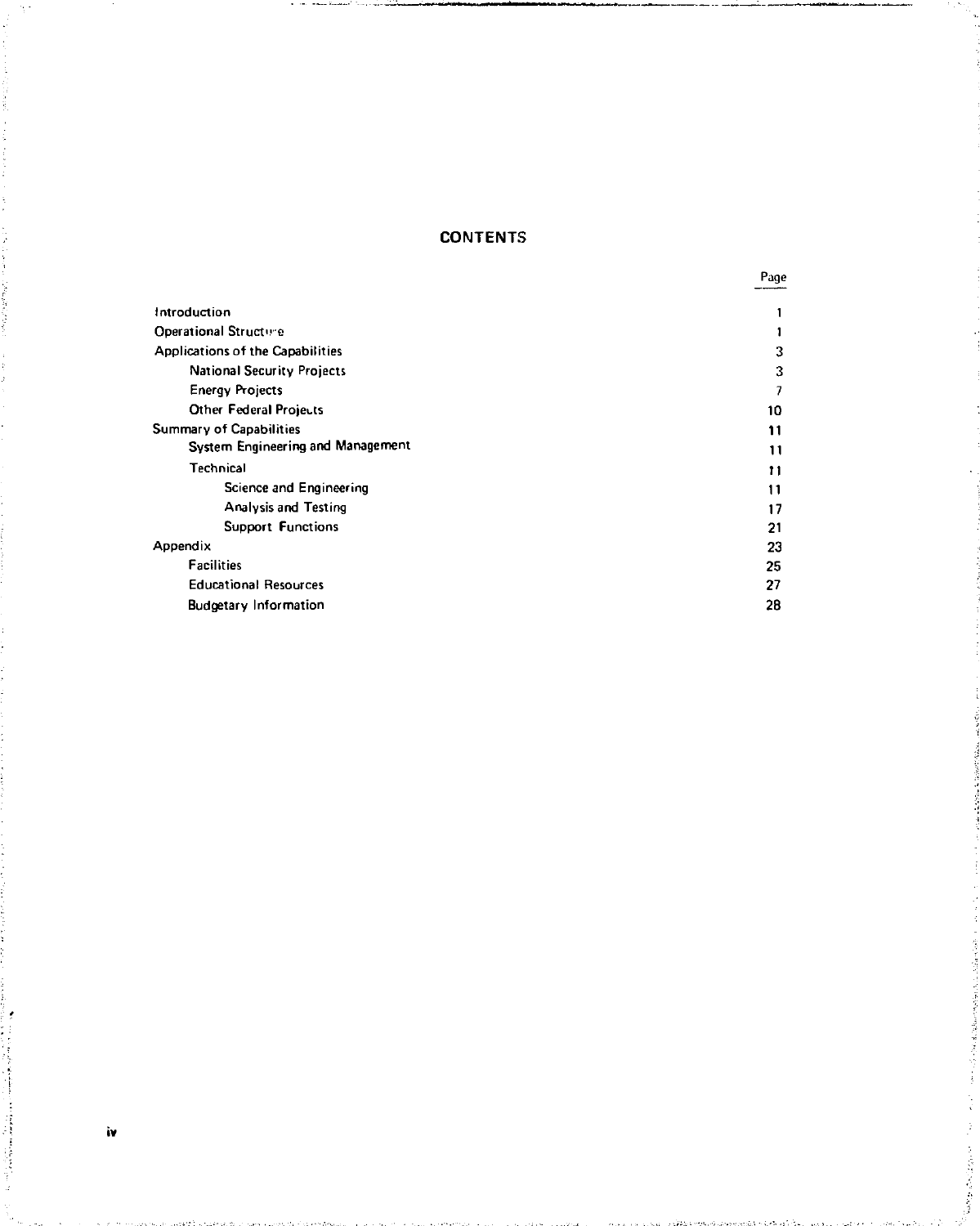#### **INTRODUCTION**

In this summary the technical capabilities of Sandia Laboratories and their application to national security, energy, and other federal programs are briefly described. These capabilities are the basic scientific and engineering disciplines and technologies currently in use at these Laboratories. They are the tool used to define and solve scientific and engineering problems and to conduct research, development, testing, and evaluation of advanced systems.

The reason for describing these technical capabilities is so that they can be more efficiently brought to bear upon two major areas of national concern - national security and energy. The reports associated with this summary:

- Provide an inventory of resources that will allow overall program planning in relation to national problems.
- Furnish information needed by Sandia management to balance project requirements with technical capabilities.
- Supply an additional basis lor communication among federal agencies, laboratories, universities, industries, and the Laboratories' own staff.
- Provide source material for reports, proposals, presentations, and recruiting purposes.

A breakdown of the managerial and technical capabilities is given on the following page.

# **OPERATIONAL STRUCTURE**

The technical capabilities of these Laboratories are located in functional organizations dedicated to individual disciplines and technologies. Responsibility for individual projects is assigned to project organizations which rely upon the functional organizations for support. The project'functional relationship is advantageous because responsibility for a project is assigned to a single manager and his staff, and continuity of control over the assigned system is assured. This control is necessary to assure the integration of complex designs having stringent requirements for performance, reliability, safety, and longevity. The relationship also permits detailed technical direction to be concentrated at the level where primary technical competence exists.

The use of the most recent scientific and engineering advances on the various projects is assured through the interaction of the technical staff with the general technical community. This interaction includes publication in technical journals, participation in national and international conferences, and personal exchanges of information with peers. The continuing challenge of interesting and important problems and the resulting long-term continuity of personnel provides stability of the essential technical staff.

The technical staff is utilized by the project managers in the major areas of national security, energy, and work for other federal programs.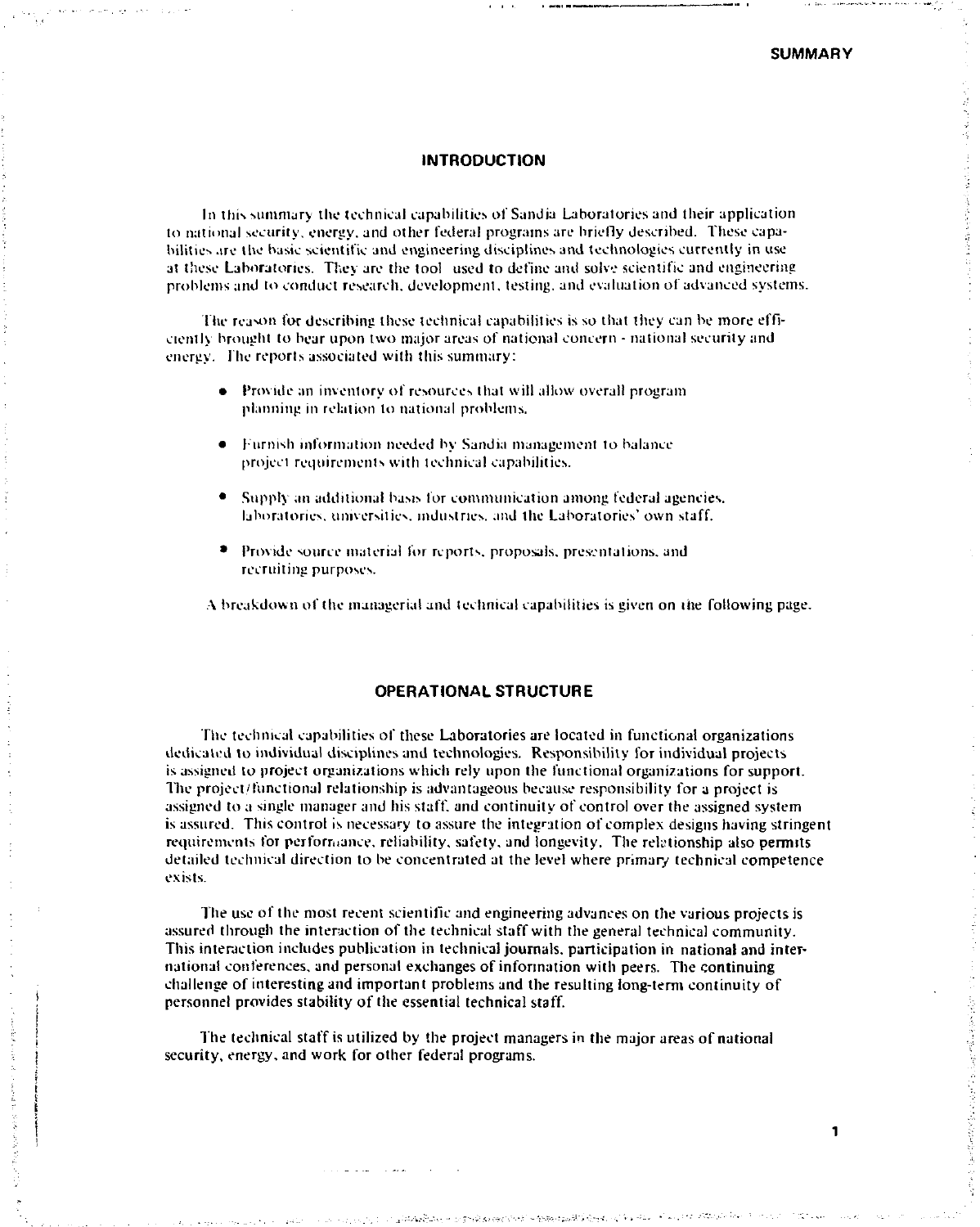|                                                                  | SYSTEM ENGINEERING AND MANAGEMENT                                     |                                              |
|------------------------------------------------------------------|-----------------------------------------------------------------------|----------------------------------------------|
|                                                                  | Technical Management                                                  |                                              |
|                                                                  | <b>Fiscal Controls</b>                                                |                                              |
|                                                                  | Program Direction                                                     |                                              |
|                                                                  |                                                                       |                                              |
|                                                                  |                                                                       |                                              |
|                                                                  | TECHNICAL CAPABILITIES                                                |                                              |
|                                                                  | <b>SCIENCE AND ENGINEERING</b>                                        |                                              |
| PHYSICAL SCIENCES SAND74-0074"                                   | EARTH SCIENCES SAND74-0085                                            | AEROSCIENCES SAND74-0075                     |
| Physics of Surfaces and Near-Surface Lavers<br>Physics of Solids | Numerical Methods                                                     | <b>Arreitatistics</b>                        |
| Solid Dynamics and Shock Wave Phenomena                          | Terradynamics                                                         | <b>Antichkeiten</b>                          |
| Interaction of Radiation with Matter                             | Underground Physics                                                   | Atoms, and Fluid Physics                     |
| Later Physics                                                    | Drilling, Magnia, and<br><b>Diagnostic Technologies</b>               | Aerethermodynamics                           |
| Relativistic Electron Beam Research                              | <b>Rock Mechanics</b>                                                 | Amoony sus                                   |
| Research Reactors                                                |                                                                       | Atmospheral Environments<br>Fluid Dynamics   |
|                                                                  | ELECTROMECHANISMS SAND74-0081                                         | Antomic hasseal Design                       |
| APPLIED MATHEMATICS SAND74-0079                                  | <b>Environment Sensing</b>                                            |                                              |
| Development of Computer Codes                                    | <b>Guidance and Control</b>                                           | SAFETY ASSURANCE SAND74-0090                 |
| Discrete Mathematics                                             | Switching Technology                                                  | Safety Assessment                            |
| <b>Mathematical Physics</b>                                      | Timing Technology                                                     | Safety Association                           |
| Theoretical Mathematics                                          | Analysis                                                              | System Safety                                |
| Statistical Analysis                                             |                                                                       |                                              |
| <b>EXPLOSIVES AND PYROTECHNICS</b>                               | MATERIALS AND PROCESSES SAND77-0002                                   | RELIABILITY ASSURANCE SAND74-0090            |
| <b>SAND74-0061</b><br>Detonation Physics                         | Metallurgy                                                            | Renability Assessment                        |
| Chemistry of Explosives                                          | <b>Composites</b>                                                     | Statistical Design and Analysis              |
| Chemistry of Pyrotechnics                                        | Surface Characterization and Film DePosition                          | Human Factors                                |
|                                                                  | Palymers                                                              | Quality Centrol                              |
| ELECTROCHEMISTRY SAND74-0081                                     | Ceramics and Glasses                                                  |                                              |
| Electrochemical Power Sources                                    | High-Temperature Characterization of Materia's                        | QUALITY ASSURANCE SAND77-0652                |
| Physical Chemistry                                               | Laboratory Analysis and Chemical Technology                           | Program Implementation                       |
| Thermal Analysis                                                 | BIOSCIENCES SAND74-0076                                               | Test Program Development                     |
|                                                                  | Environmental Biology                                                 | Prodict Acceptance and Production Control    |
| ELECTRONICS SAND74-0086                                          | <b>Applied Biotogy</b>                                                | New and Field Material Surveillance          |
| <b>Active Semiconductors</b>                                     | <b>Analytical Biolony</b>                                             | Data Base Management                         |
| <b>Hybrid Microcircuits</b>                                      |                                                                       |                                              |
| Vacuum Tubes                                                     |                                                                       |                                              |
| Puised High Energy Technology                                    |                                                                       |                                              |
|                                                                  | <b>ANALYSIS AND TESTING</b>                                           |                                              |
| SYSTEMS ANALYSIS SAND74-0000                                     | TESTING SAND74-0008                                                   | INSTRUMENTATION SAND74-0003                  |
| Problem Definition and Assessment                                | <b>Environmental Simulation</b>                                       | Data Acquisition                             |
| Concept Formulation                                              | Mechanical Loading                                                    | Transducers                                  |
| System Evaluation                                                | Radiation Loading                                                     | Communications                               |
| Concept Cotimization                                             | Development and Evaluation                                            | <b>Optical Recording</b>                     |
|                                                                  | Aerosciences                                                          | Mobile and Transportable Instrumentation     |
| ENGINEERING ANALYSIS SAND74-COR7                                 | Material Response                                                     | Special Instrumentation                      |
| <b>Structural Mechanics</b>                                      | Nondestructive Testing                                                | Meteorological                               |
| <b>Stress Wave Analysis</b>                                      | Solar Systems                                                         | Photometric                                  |
| <b>Explosive Technology</b>                                      | Field Testing                                                         | <b>Outlity Assistance</b>                    |
| <b>Heat Transfer</b>                                             | Tonopah Test Range                                                    | Radiation Analysis                           |
| Aerospace Engineering                                            | Nevada Test Site                                                      | In Sizu Measurements and Control             |
| Mechanism Analysis                                               | <b>Kaup Ted Facility</b>                                              |                                              |
| <b>Environment Analyss</b><br>Controls Engineering               | <b>Mobile Facilities</b>                                              | DATA REDUCTION SYSTEMS SAND74-0083           |
| <b>Electrical Engineering</b>                                    | Remote Ranges                                                         | Magnetic                                     |
| <b>Nuclear Engineering</b>                                       |                                                                       | Optical                                      |
| <b>Reactor Safety Analysis</b>                                   |                                                                       |                                              |
|                                                                  |                                                                       |                                              |
| FABRICATION SAND76-0413                                          | <b>SUPPORT FUNCTIONS</b><br><b>COMPUTATION SYSTEMS</b><br>SAND77-0767 | MEASUREMENT STANDARDS SAND74-0077            |
| Metals                                                           | System Planning, Development, and Support                             | ERDA Standardization Progrem Management      |
| <b>Glasses and Ceramics</b>                                      | Central Computing                                                     | <b>Direct-Current Electrical Quantities</b>  |
| Composites and Puntics                                           | <b>Remate Computing</b>                                               | <b>Micronave Cluentities</b>                 |
| Electrical Components                                            | <b>Interactive Graphics</b>                                           | Radution                                     |
| Hest Treating and Finishing                                      | Computer-Based Special-Purpose Systems                                | Mechanical                                   |
|                                                                  |                                                                       | Environmental                                |
| INFORMATION SCIENCE SAND74-0082                                  | DESIGN DEFINITION SAND76-0413                                         |                                              |
| <b>Information Management</b>                                    | Design Drawings and Specifications                                    | ENVIRONMENTAL HEALTH SAND74-0082             |
| Information Dissemination                                        | <b>Computer-Aided Devon</b>                                           | <b>Harard Control</b>                        |
| Reference and Translation                                        | Information Control Systems                                           | Radvision Dosmetry                           |
|                                                                  |                                                                       | Radistron Counting<br>Elttuent Documentation |
|                                                                  |                                                                       |                                              |

 $\overline{\mathbf{2}}$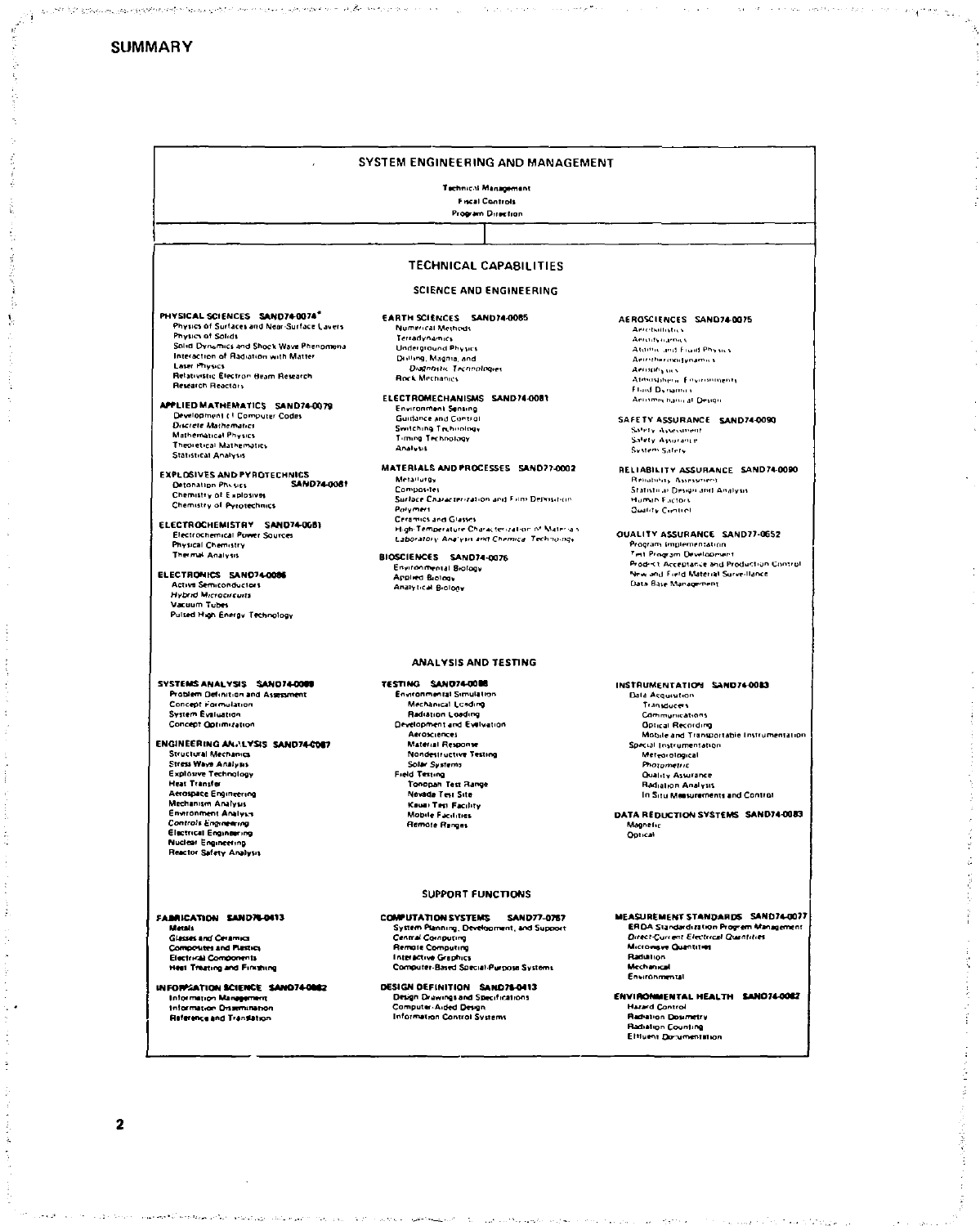#### APPLICATIONS OF CAPABILITIES

### **NATIONAL SECURITY PROJECTS**

I he responsibilities of the Laboratories in national security missions are to develop and maintain the scientific and engineering expertise that will assure viability of the nation's nuclear ordnance: to conduct research thai wil l generate new weapon concepts: to design and develop nuclear ordnance in conjunction with other national laboratories: to verify that the weapon stockpile remains a credible deterrent through continual assessment of safety and reliability: to modify weapons as necessary to meet new requirements; and to develop and apply advanced technologies to the protection of medear materials from theft.

It is upon these responsibilities that the technical capabilities are concentrated, as shown in the schematic on the following page. While most national security projects are classified and cannot be discussed here, a few represenlative examples are described below.

#### System Integration

The application of Sandia's technical capabilities to problems oi system integration led to major advances in the design and development of small reentry vehicles. These advances were in response to a national security problem, which was 10 find a way to preclude possible exhaustion of the U.S. missile force by ballistic missile defense systems then being developed by potential adversaries.

A solution to the problem involved the deployment of decoys, which the enemy could not discriminate from actual warheads and iherelore could not dismiss. Another alternative led to *an* intensive study of lightweight reentry vehicles, resulting in the development of smaller, lighter warheads containing miniaturized components (Figure 1).

This technology was based upon a number of basic capabilities, including: systems analysis to establish optimal designs; engineering analysis by multidimensional computer programs to determine shock and structural loads; materials studies to determine and apply dynamic properties; physical sciences to determine the \* esponse of materials to radiation; electronics and electromechanics for the miniaturization and design of electrical components; and extensive use of testing facilities.

The technology has since been applied to the development of integrated arming, fuzing, and firing systems such as the Navy's Poseidon and Trident missiles. Components developed for these systems include integrating accelerometers, radar fuzes, electromechanical and electronic timers, and thermal batteries.





#### Nuclear Weapon Security

Sandia pioneered concepts for inhibiting the un authorized use of nuclear weapons. Security locks containing sophisticated logic have become small enough to be embedded in critical weapon components. Newer technology provides the capability to destroy or disable the weapon. A storage vessel has been designed to contain all the products of an explosion, including fissionable material. Other techniques for disabling a weapon include rendering the radioactive material useless by chemical, physical, or isotopic means {Figure 2).

Use of these techniques has raised confidence levels in the security of nuclear weapons deployed overseas.

alperator in tuttiglisma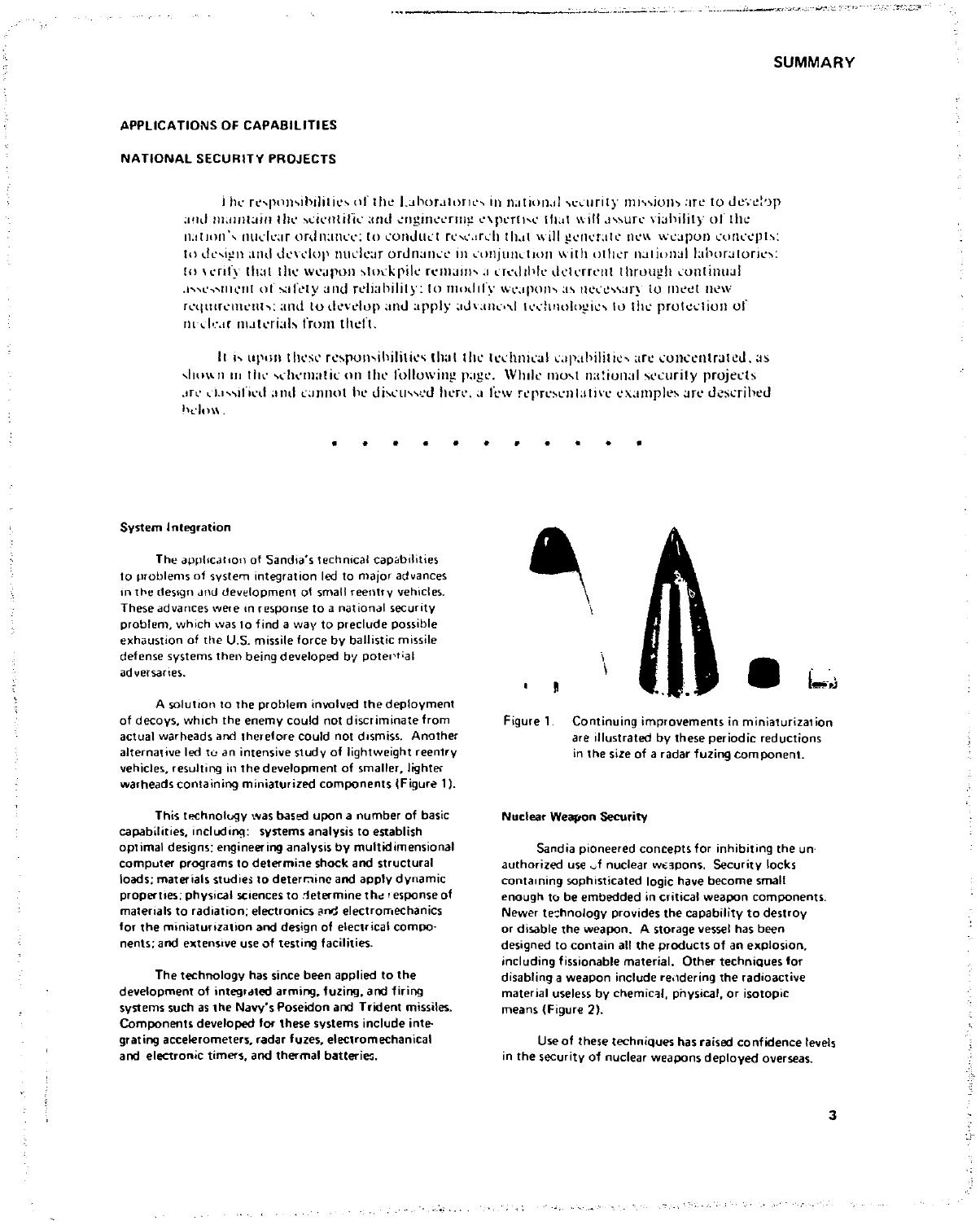

The succession of the computation of

ala<br>Santa di Santa del Santa María (1949), del proposto del componento del co

san sa pri

R

EXAMPLES OF CAPABLITIES REGITALED FOR SOME OF THE ACTIVITY'S ASSOCIATED WITH A THE LAT AFAIST CITED OF T

 $\bar{z}$ 

 $\hat{\mathbf{a}}$ 

where  $\alpha$  is the contribution of the contribution of  $\alpha$ 

والأبر وتعرف والردا

 $\gamma = \gamma + \gamma \rho \gamma$  , where  $\gamma = \eta_{\sigma_1}$  principal projection is

personal company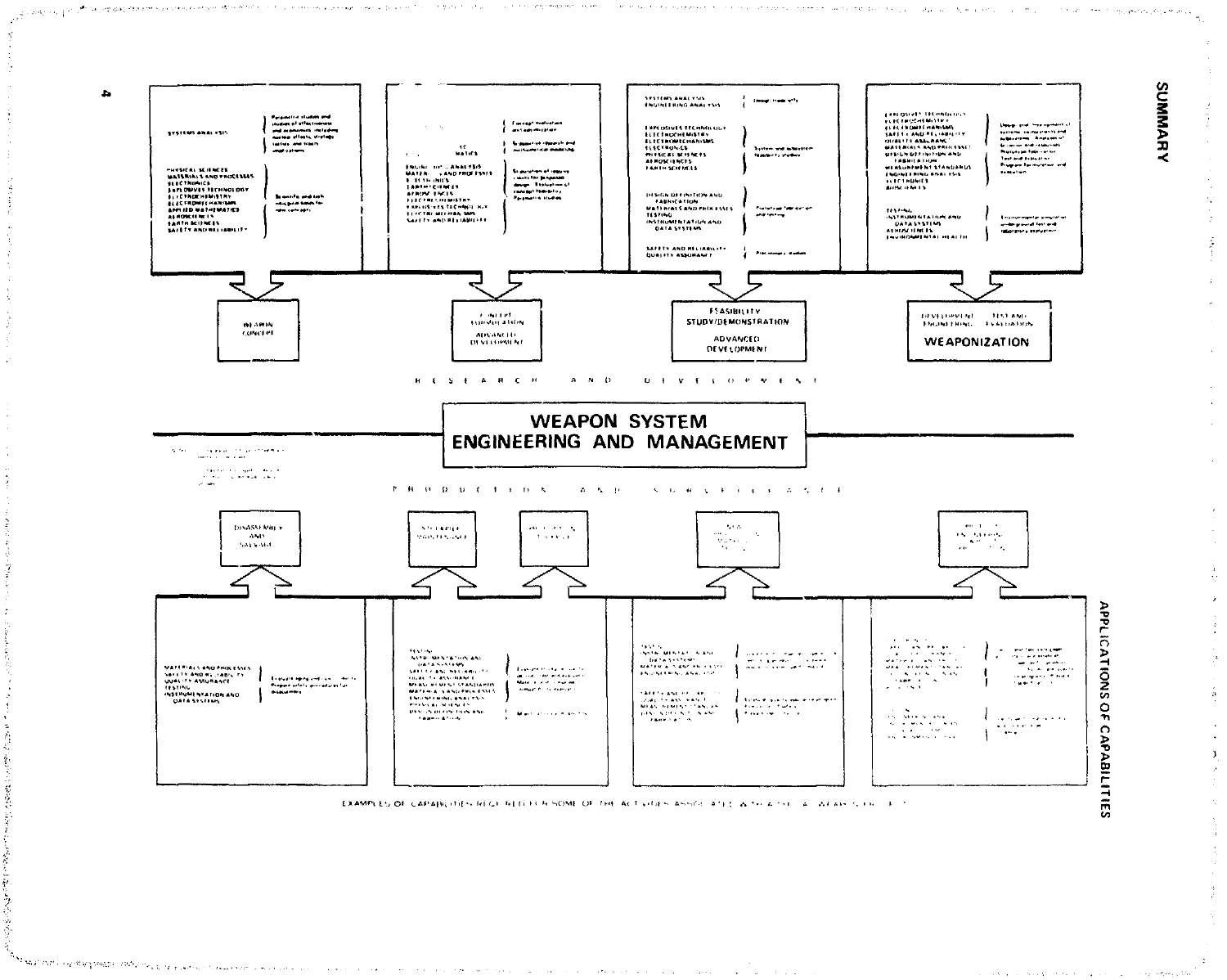# **APPLICATIONS OF CAPABILITIES**



Figure 2 Cross section of special nuclear material that has been chemically altered into slag and metallic components, both of which contain uranium, but in dilute, unusable form

#### Safety: The Weak-Link/Strong-Link Concept

hout safety devices, the electrical system of a upon would be vulnerable to fire, deep water, nuc lightning, crushing impacts, or high-velocity projectiles. Design features of weapon electrical systems have been combined to obtain predictably safe responses in such. environments. In a special exclusion region of the electrical system, selected "weak links," which are vital to weapon operation, are interrupted by open contacts from "strong links," which are accident-resistant switches that respond only to unique signals (Figure 3). Electrical elements are so combined and sequenced that the weapon system will not operate if premature signals. from any source arrive at the exclusion region, because the weak links will always fail before the strong links can do so.

This designed response does not require a detailed understanding of the complex environments encountered in accidents. Use of this concept also eliminates the need for lengthy evaluations of power supplies and wiring outside the exclusion region. Consequently, system safety can be economically varified by relatively simple analyses and tests.

#### **Earth-Penetrating Weapons**

Nuclear weapon systems that penetrate deeply into the earth before detonating can be used to create barriers or craters to impede troop advances; to destroy targets that are vulnerable to burial or sensitive to ground shock. and to reduce the spread of radioactive contamination. Such penetrating warheads were made possible because of an extensive terradynamics research and development program carried on by Sandia over the past decade, and

because of development of a superior heat treatment. that makes a steel alloy highly resistant to fracture (Figure 4). A mobile vertically fired recorlless gun (Figure 5) was used for extensive testing, and instrumentation was developed to withstand resultant highimpact loadings.



Figure 3. Strong link and unique-signal detector of a weapon safety component.



Figure 4. Unfractured penetrator recovered at a depth of 57 metres.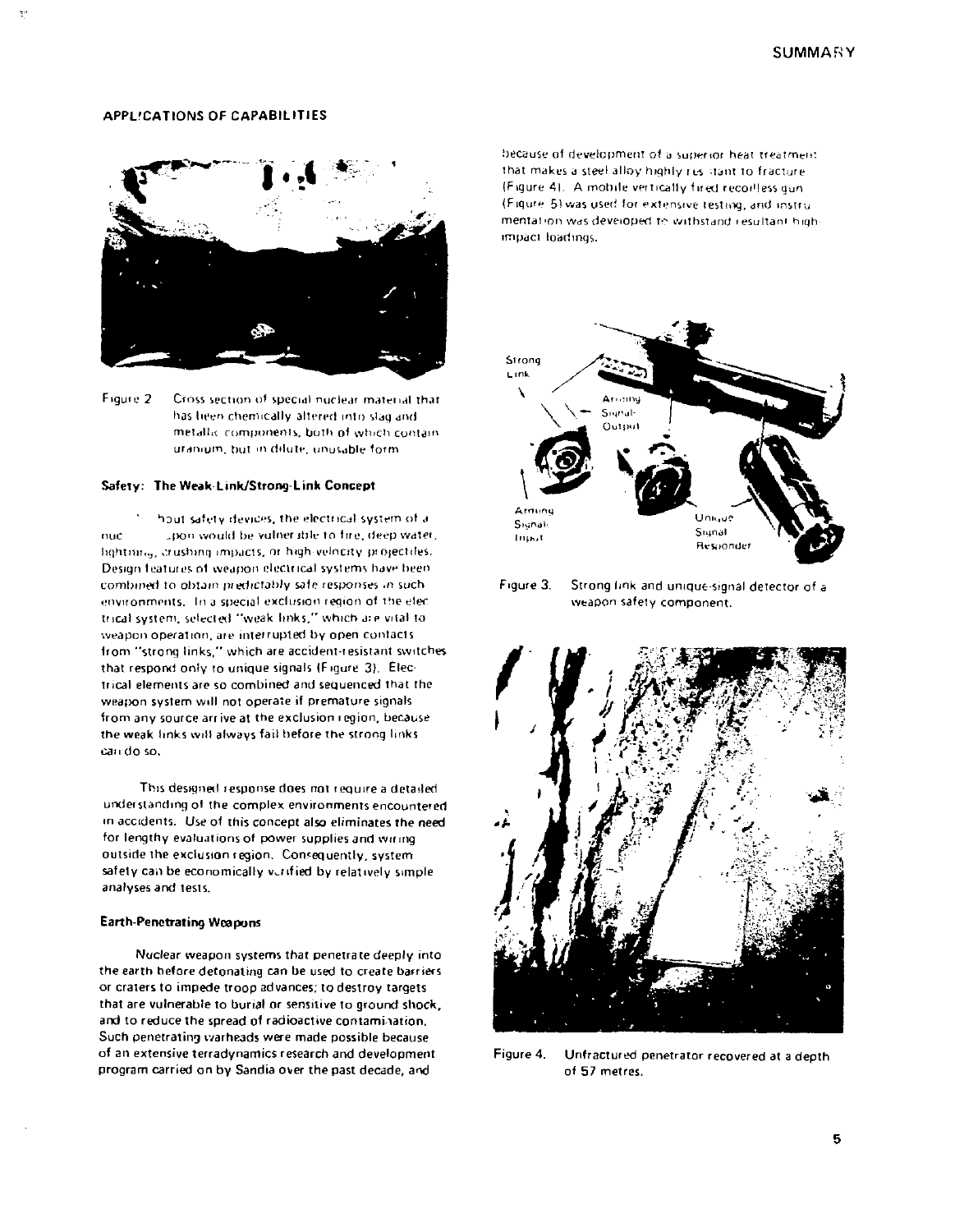$\bar{\zeta}$ 

 $\sim$ 

**6** 

#### APPLICATIONS OF CAPABILITIES

Penetiaiors have also been used to measure thicknesses and properties of sea ice (Figure 6), have been designed to measure the surface properties of Mars, have formed the basis for innovative deep-drilling designs and for ways of implanting instruments to locate fossil-fuel deposits, ind are being designed to make geotechnical measurements of ocean-bottom sediments for locating offshore dr illing platforms.





en savoir



Figure 5. Recoilless gun used to fire penetrators vertically into soils.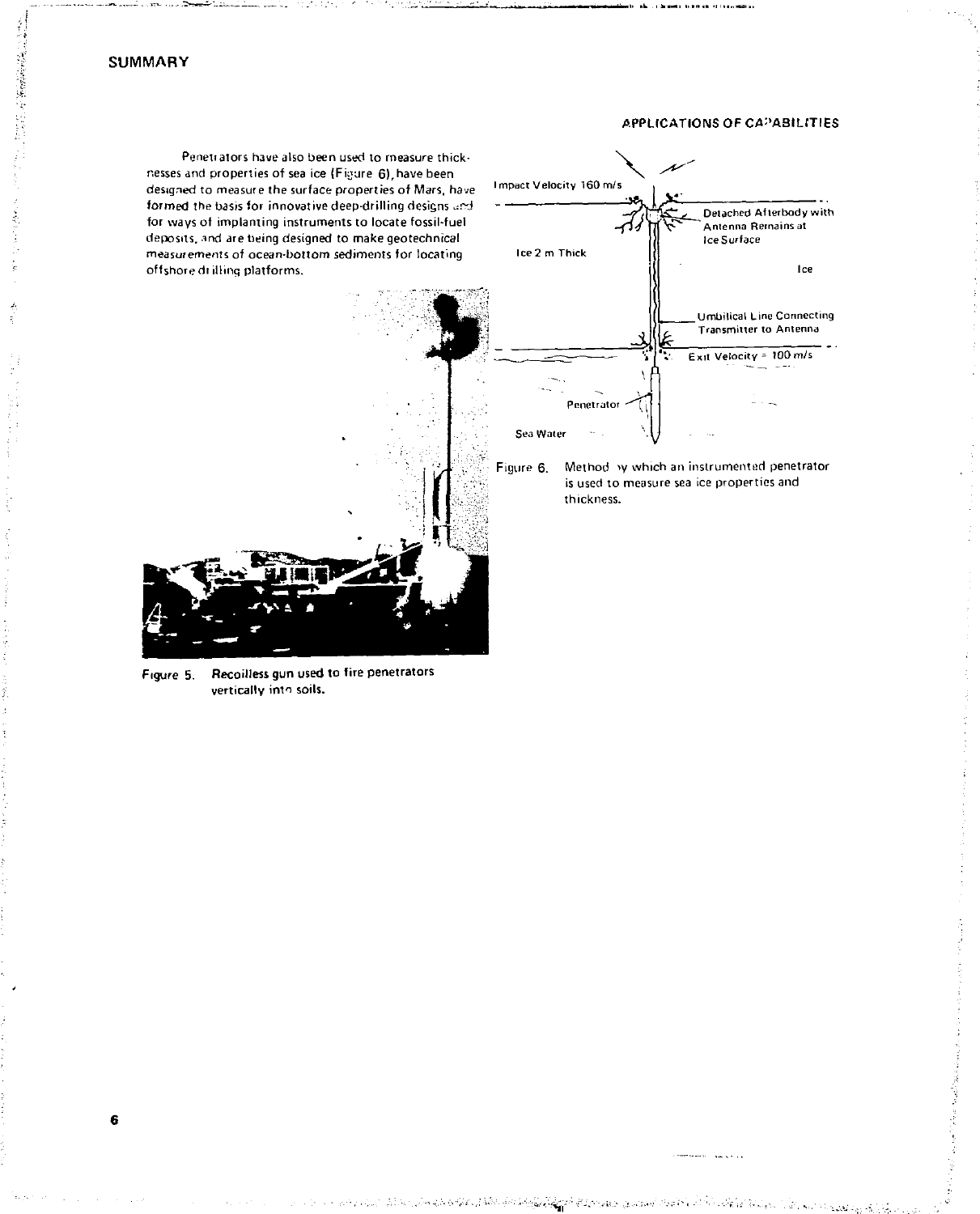#### **APPLICATIONS** OF **CAPABILITIES**

#### ENERGY PROJECTS

It is a policy of these Laboratories to apply its capabilities to problems of national concern. Consequently, existing projects aimed at increasing the supply of domestic energy and developing methods of conserving energy resources have been accelerated and add joinal projects are being undertaken. Representative examples and an outline of the energy programs follow.

#### Electron-Beam Fusion

The electron-beam fusion program is a study of mechanisms involved in the production of fusion by inertial compression of thermonuclear fuel, and development of the technology for producing the physical conditions .necessary for this process. The near-term goal is to provide an in-house capability to study the physics of small-scale thermonuclear explosions. Over a longer period, this capability could lead to a fusion power source or a fissile material breeder. Radiation produced by these explosions can also be used to test the ability of weapon components to function in a nuclear countermeasure environment.

The program involves systematic attempts to scale early results to increasingly higher levels of input power. Recent experiments illustrate satisfactorily symmetrical energy deposition on a spherical target (Figure 7).

Now under construction is one of the world's highest-power electron-beam accelerators, developed expressly for use in fusion studies. The accelerator (Figure 8) will subject a fusion pellet to two 400,000-amp beams for 25 billionths of a secor.<sup>1</sup>. Total power will be about 2 trillion watts.



Figure 7. Sequence illustrating how material ablates (concentric outer rings) from surface of spherical target in electron-beam fusion experiment.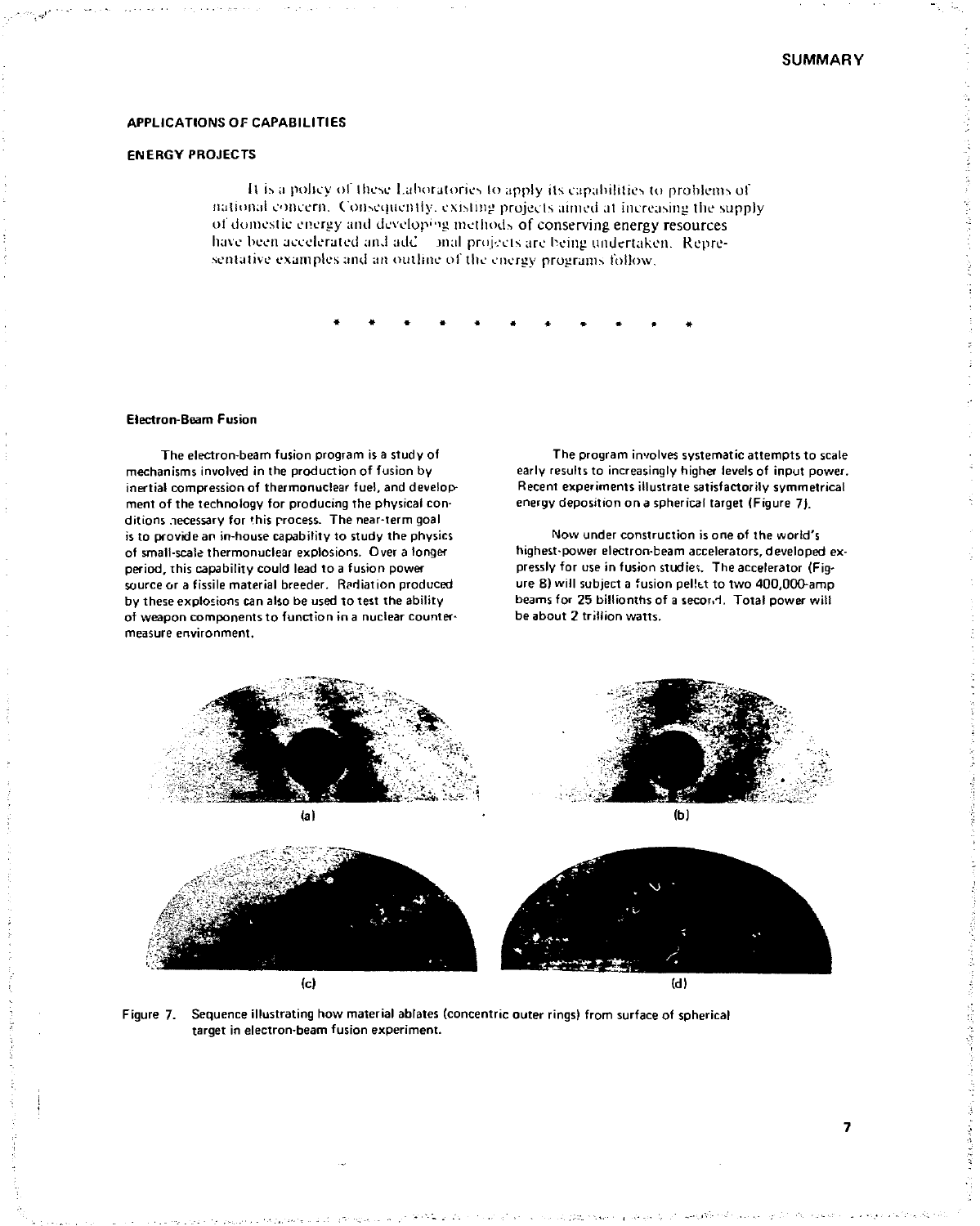

Figure 8. The world's largest electron-beam accelerator under construction. Shown are six voltage multipliers which receive their charge from a large capacitor bank and direct their energy into two diodes that will occupy the space in the center.

#### **Combustion Research**

Because of the present heavy dependence upon fossil fuels, combustion research has the potential for making major contributions to our energy future by allowing development of more efficient, less polluting systems. In the past, such research has been hindered by lack of adequate diagnostic techniques. The underlying analytical and experimental capability was first developed to study gas dynamics for the weapon program and was then extended to the study of combustion processes. Activities include the use of high-powered lasers for analyzing combustion processes (Figure 9), the study of turbulent reacting flows, applied research emphasizing automotive propulsion, and advanced coal-burning power cycles and coal processing.

#### **Solar Energy**

Sandia Laboratories is the technical manager of the Solar Central Receiver project for ERDA. The goal of this project is the design and construction of a 10 megawatt (electric) pilot plant. As a part of this project, a 5-megawatt (thermal) test facility will be constructed primarily to test and evaluate solar receivers.

Another major project in Sandia's energy effort is the Solar Total Energy Program. This is an energy cascading concept in which solar energy is used to gen-

erate electrical power and the normali,' wasted heat from electrical power generation is used for heating and coaling buildings and for domestic hot watei (F ujuie 10).

**APPLICATIONS** OF **CAPABILITIES** 



Figure 9. In an experiment involving combustion analysis by lasers, spatial and time-resolved specie concentrations and temperatures of gaseous combustion products are measured using Raman scattering techniques.



Figure 10. Two parabolic line-focusing reflectors, measuring 2.7 x 3.7 metres, of the type to be used in the Solar Total Energy System, *are* shown mounted for testing and evaluation. In operation, solar radiation is reflected and focused on receiver tubes through which a heat-transfer fluid is pumped.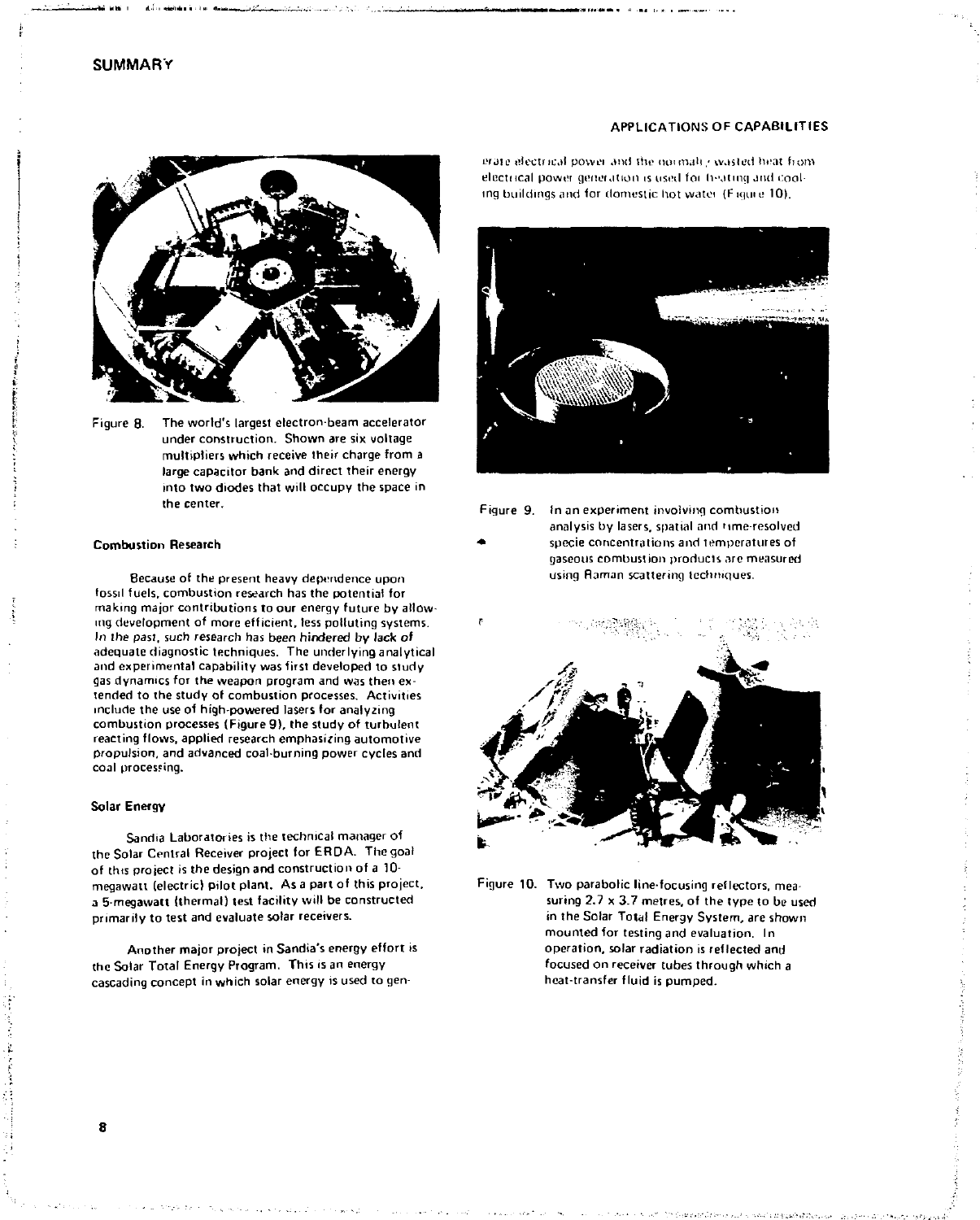

 $\Delta\phi$  , which is a property of the set of the  $\phi$ 

\*These energy programs are described in a report titled "Sandia Laboratories Energy Programs" and is identified by SAND77-0034.

state of a series and a series

 $\mathcal{L}$ 

and a control of

 $\chi_{\rm{max}}$  , and  $\chi_{\rm{max}}$  , and  $\chi_{\rm{max}}$  , and  $\chi_{\rm{max}}$  , where  $\chi_{\rm{max}}$ 

ه

great properties of the communications of the

 $\Delta$ 

å

Å,

a sport of the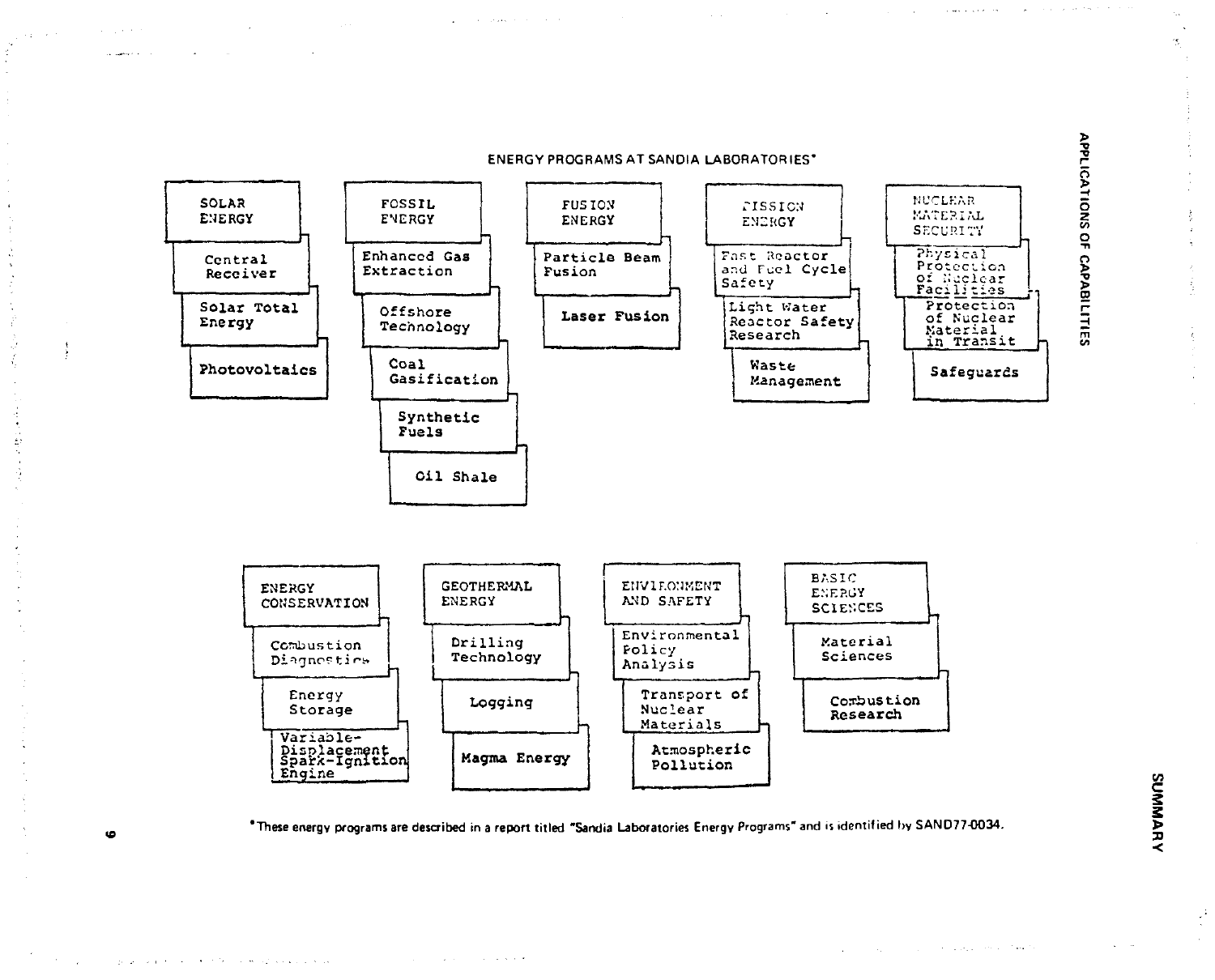#### APPLICATIONS OF CAPABILITIES

#### PROGRAMS FOR OTHER FEDERAL AGENCIES

Much of the work done for federal agencies other than the hnergy Research and Development Administration is performed for the Department of Defense and is classified. An example is the design and development of satellite-carried nuclear burst detectors. Nondefense work includes studies of the environmental effects of supersonic aircraft on the atmosphere for the Department of Transportation and the development of instrumentation for monitoring fissionable materials for the Arms Control and Disarmament Agency. Other sponsoring organizations include the National Aeronautics and Space Administration , the National Science Foundation, and the National Institutes of Health. An example of work for the Nuclear Regulatory Commission is described below.

*\*\*\*\*\*\*\*\*\*\* \** 

#### **Safety and Security Studies**

In work related to the nuclear fuel cycle, activities consist of the technical evaluation of systems and components designed to protect against the release of radioactivity. Experiments and system studies are conducted to elucidate the behavior of reactor components and nuclear fuels under accident conditions, and to determine the nature and degree of hazards associated with other segments of the nuclear fuel cycle. Of particular concern are risks attendant upon transportation of fuel materials and radioactive wastes. Here the objective is to safeguard the material from diversion by terrorist groups, and to prevent its dispersal in the event of accident or sabotage. Because of the high toxicity of plutonium and its potential for use in nuclear weapons, its shipment is under very close scrutiny. As part of this investigation, containers used for shipping plutonium are being tested to see how well they withstand severe impact and explosion environments. Figure 11 shows such a container after being driven into any unyielding steel surface at 120 metres per second. In this end-on impact, the outer container was breached, but the inner container remained intact. It was found that other impact conditions are more likely to breach both containers.



Figure 11. Components of a shipping container for plutonium that was driven into a steel surface by a rocket sled.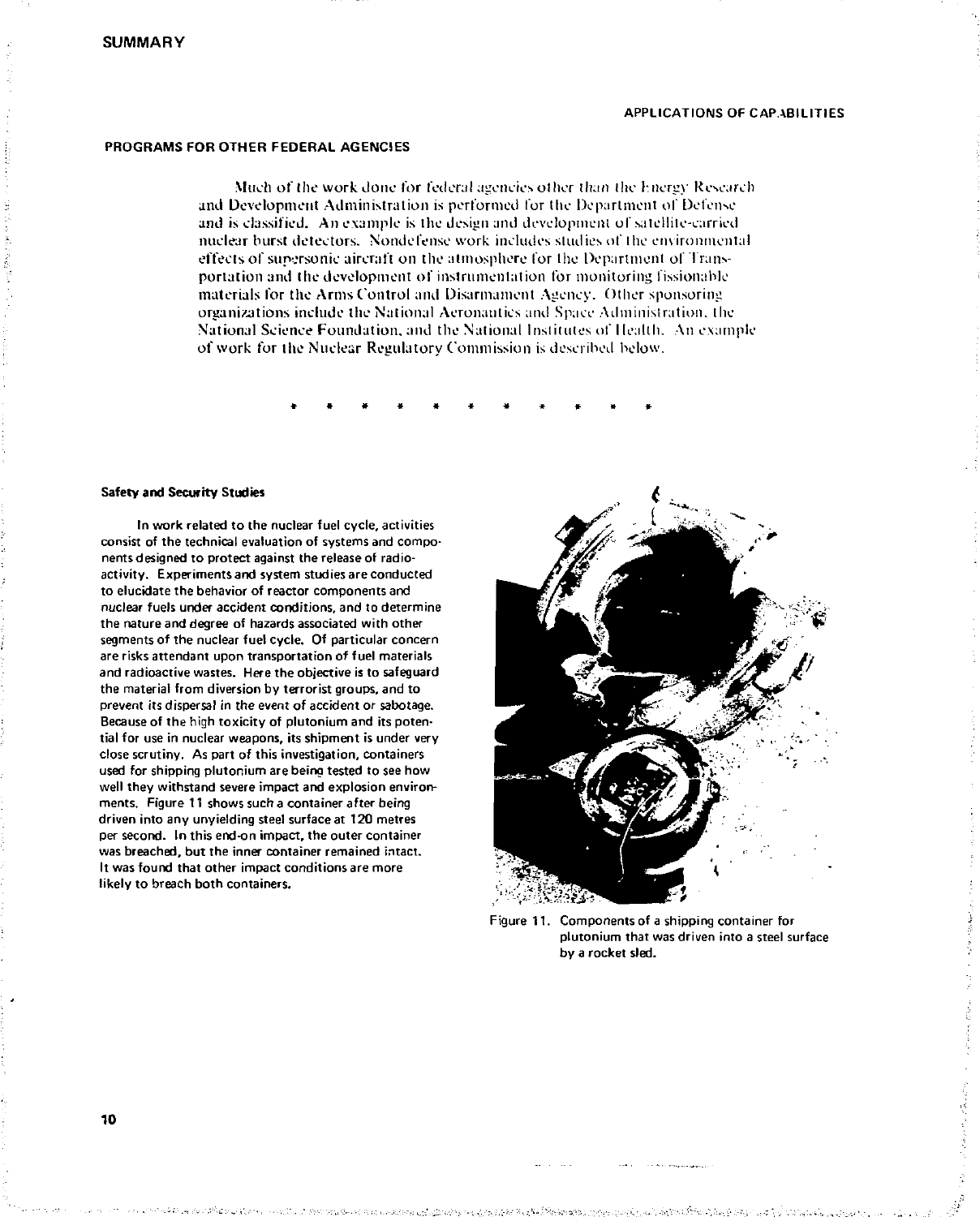#### SUMMARY OF CAPABILITIES

#### SYSTEM ENGINEERING AND MANAGEMENT

The form of direction provided by Sandia technical management is directly dependent upon the number of technical capabilities required to complete a project. Extensive projects such as weapon programs require essentially all of the capabilities and are directed by a pro-<br>gram manager and his staff. Smaller projects, such as research, are centered in a particular discipline and are managed by the technical staff of the organization specializing in that capability.

Individual projects for national security, energy, and other federal programs are directed by the System Engineering and Management staff. 1 heir function is to provide technical direction, control expenditures, and direct the progress of engineering programs. The system staff consists of engineers and scientists of diversified enterests and backgrounds. The system staff defines the objectives of a system and environments in which it must function, and evaluates cost and associated trade-offs needed to attain cost effectiveness.

# **TECHNICA L CAPABILITIES**

#### **SCIENCE AND ENGINEERING**

#### **PHYSICAL** SCIENCES

Research in the physical sciences is directed toward understanding basic phenomena, enhancinn physical characteristics, and developing predictive capabilities for practical applications. Studies in the physics of solids, surfaces, and thin surface layers are leading to improvements in solid-state devices. Work on the dynamics of stress and shock waves is directed toward generating computer codes to augment or replace costly and time-consuming hardware testing. Investigations into the interaction of radiation with matter are resulting in techniques to ameliorate radiation-induced damage in solid-state components. Research in laser fusion and electron-beam fusion constitutes an essential part of the nation's program to harness thermonuclear fusion as a future energy source, and also provides nearer-term radiation sources for weapon-effects studies. Fission reactor activities are aimed at developing improved fuels and enhanced safety for commercial power reactors.

See Highlights below.

The major facilities for conducting research in the physical sciences include several high-energy Van de Graaff accelerators, heavy-ion and high-current accelerators, ultrahigh vacuum facilities, gas-gun installations, high-intensity lasers, intense pulsed electron accelerators, and pulse reactors. (Item 1)\*

#### MATERIALS AND PROCESSES

Materials and process activities maintain a balance between research and development to provide materials compatible with the extreme environments and performance requirements associated with nuclear ordnance.

Specific technical areas that have continuing emphasis include metallurgy, composites, surface characterization, thin film deposition, polymers, ceramics, and high-temperature characterization. Complete processing and fabrication facilities assure a capability for early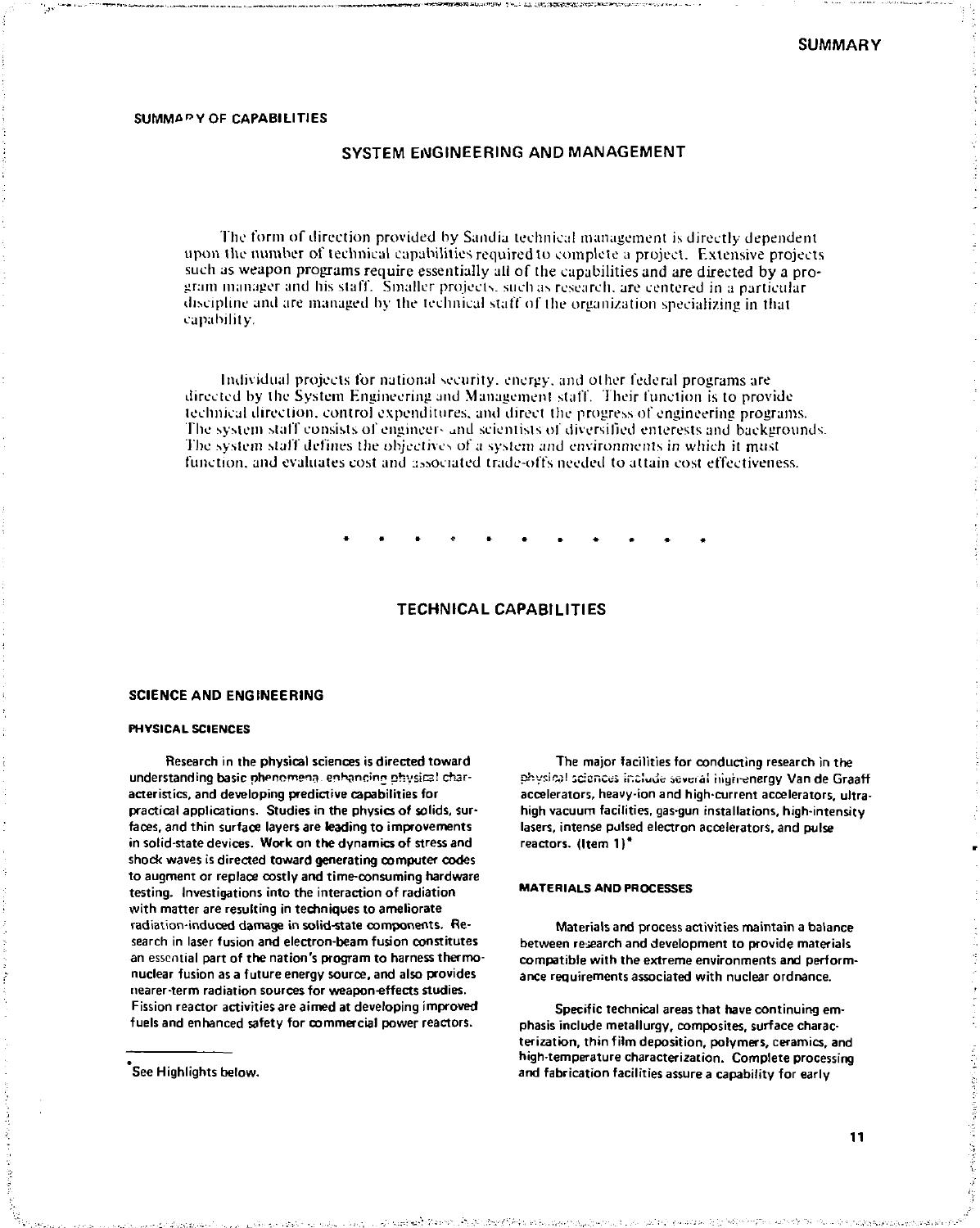evaluation and use of tailored materials. Efforts are focused on material applications involving structural and electronic materials, thermal and electrical insulation, radiation shields, and shock mitigation. Key elements in these efforts are functionability, reliability, and longevity.

This interdisciplinary approach to scientific materials engineering results from the recognition that many disciplines are required to understand, characterize, and apply materials, and from the fact that material design is an essential element in meeting the objectives of quality, functionality, and life. {Item 21

#### APPLIED MATHEMATICS

Research in numerical mathematics provides support for scientific computing and typically leads to the development of new or improved computer programs. Many problems associated with the command and control of nuclear weapons and with the reliability and security of communication networks require mathematical research in the related disciplines of graph theory, combinatorics, and coding theory. Research in mathematical physics is resulting in a better understanding of material properties and wave propagation. Research on the theoretical foundations of a number of mathematical tools used by scientists and engineers is delineating more clearly the range and usefulness of these tools. Statistical research is carried out in support of reliability studies, system analysis, the design of experiments, and data analysis. (Item 3)

#### EARTH SCIENCES

The earth sciences are directed principally toward an understanding of the response of the upper layers of the earth (soil and rock) to dynamic loading. The disciplines of geology, soil mechanics, fluid dynamics, and engineering mechanics have been combined to solve specific earth-response problems that fall outside the scope of any one technical area. Penetration, drilling, and measuring the response of the earth to explosions and earthquakes are of prime importance. In problem areas encountered at these Laboratories, earth-materia I motions and strain rates are appreciably greater than are found in more classical studies of soil motion. Specific technical areas on which continuing emphasis is placed include dynamic stress analysis (as related to earth materials), terradynamics (phenomena attendant upon earth penetration by high-velocity projectiles), underground physics (the study of earth-material motions resulting from underground detonations), drilling technology, magma research, and the development of diag-

#### SUMMARY OF CAPABILITIES

nostic instrumentation. The key element in each ot these areas is the effort to understand the dynamic behavior of earth materials so tilut they can be characterized well. enough to make specific problems solvable. Soil and rock are complex materials in terms of engineering properties, particularly during high loading rates and at high temperatures, and consequently there is a strong reliance upon empirical results.

#### **AEROSCIENCES**

Aeroscience activities repr isent a balance between applied research and the aeroenrineering required to support technical programs. Studies are directed toward a greater understanding of mechanisms encountered in extreme flight environments that include velocities up to 8000 metres per second, altitudes from below sea level to over a million metres, and vehicle surface temperatures up to 4500 K. Areas of interest include aeroballistics, rocket aerodynamics, decelerator technology, experimental aerodynamics, atomic and fluid physics, aerothermodynamics, experimental aerophysics, atmospheric environmental studies, applied fluid dynamics, and aeromechanical design.

Research and development are supported by analytical techniques including computer modeling, end by laboratory facilities such as analog and hybrid computers, motion simulators, trisonic and hypersonic wind tunnels, arc jets, shock tubes, water tunnels, and parachute fabrication and testing equipment. (Item 4)

#### **BIOSCIENCES**

Biological programs are directed toward an understanding of the effects of environmental conditions upon living systems. Emphasis is on incorporating physical, chemical, and engineering principles, theories, and techniques in.o the resolution of biological problems. Results from *thh* effort include models of the lethal effects of heat and ionizing radiation on microbiological systems, new microbiological sampling devices and techniques, new sterilization processes, computerized systems representing man's interaction with a plutoniumcontaminated environment, new information about the effect of heat upon radiation-induced mutation, the behavior of bacteria on surfaces to be sterilized, and the usefulness of heat/radiation combinations in vaccine development. (Item 5}

money within here is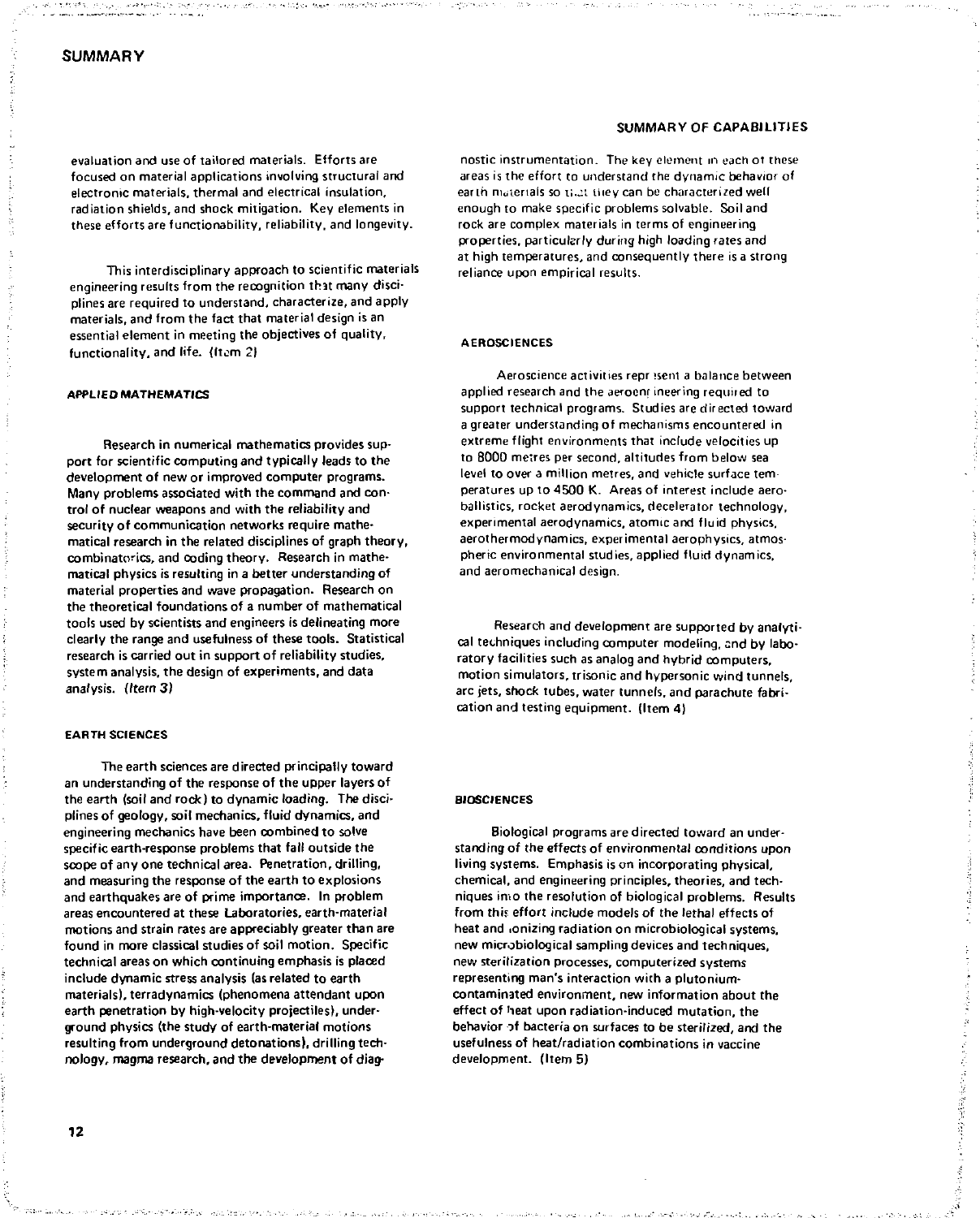**WARRANTING** 

#### SUMMARY OF CAPABILITIES

# EXPLOSIVES. ELECTROCHEMISTRY, AND ELECTROMECHANISMS

A demand tor components made to high standards of reliability, safety, and longevity for use in nuclear weaponry has required research and development to make possible an understanding of the mechanisms that control component operation, and to use these mechanisms for practical purposes.

Most of the components either generate or are actuated by electrical signals. Operational constraints have necessitated miniaturization, long-term material compatibility, and anabifitv to withstand severe environments.

Studies in explosives, particularly detonation physics and the chemistry of explosives, have led to reliable ways to use the sudden release of chemical energy. Chemical and thermal-conversion processes are used to release the energy slored in batteries. Studies in electromechanisms have resulted in miniaturized components for environment sensing, electrical switching, and timing.

The major facilities for conducting research and advanced development of electrochemical and electromechanical components are chemical laboratories, gas guns, fabrication facilities, and environmental testing and firing sites.

Facilities exist for building hybrid microcircuitsand for evaluating prototype designs. There are large modern clean-room facilities for the fabrication of active semiconductor elements and large-scale integrated circuits. A laboratory area is available for fabricating neutron generator tubes and high-energy switching tubes. (Item 6)

#### QUALITY ASSURANCE

The quality assurance function consists of technical and management activities which provide a continuous and comprehensive evaluation of how effectively system design agencies and production contractors control the manufacturing system, how precisely procedures are followed, and how nearly a product conforms to specifications for performance, life use, maintainability, reliability, and safety.

To promote third-party objectivity, quality assurance evaluations are carried out by a Sandia organi2ation which is independent of the project groups that were concerned with development, and which acts under the auspices of ERDA's Albuquerque Operations Office.

#### SAFETY AND RELIABILITY ASSURANCE

Safety *artd* reliability responsibilities have necessitated the development of analytical and measurement techniques for evaluating system behavior in normal and abnormal environments. As a result of these evaluations, designs are sometimes modified or new design concepts introduced. Assessment technologies emphasize extensive use of computational models and data from simulation experiments and tests at subassembly and lower levels. This is necessary because full-scale demonstrations in anticipated final-use conditions are often forbidden by international agreements, or by ecological or economic conditions.

Safety and reliability studies are performed on such projects as nuclear weapons, conventional weapon subassemblies, nuclear power reactors, special transport vehicles, and ground-based and satellite sensor systems.

Both safety and reliability investigations are conducted by specialists outside the project groups to encourage an independent assessment approach.

#### ELECTRONICS

The aim of electronics activities is to acquire an understanding of the physical properties of elements used in electronic circuits and the effects of fabrication and processing on these properties. Reliability is a basic requirement, and predictable response is necessary under extreme environments such as mechanical shock, intense radiation, and large temperature excursions. Studies of the properties of silicon as influenced by processing variables result in reliable and innovative active elements. Work on various methods of discrete component attachment aids in the miniaturization of hybrid circuits. Substrate and thin-film studies are leading to new electronic materials and providing improved assembly methods.

Vacuum tubes are designed that allow the rapid transfer of electrical energy and the generation of highenergy neutrons. Pulses of high-current, high-voltage electrical discharges are generated by the controlled depolar i2ation of ferromagnetic and ferroelectric materials.

13

ことをこばなればよりそのようです。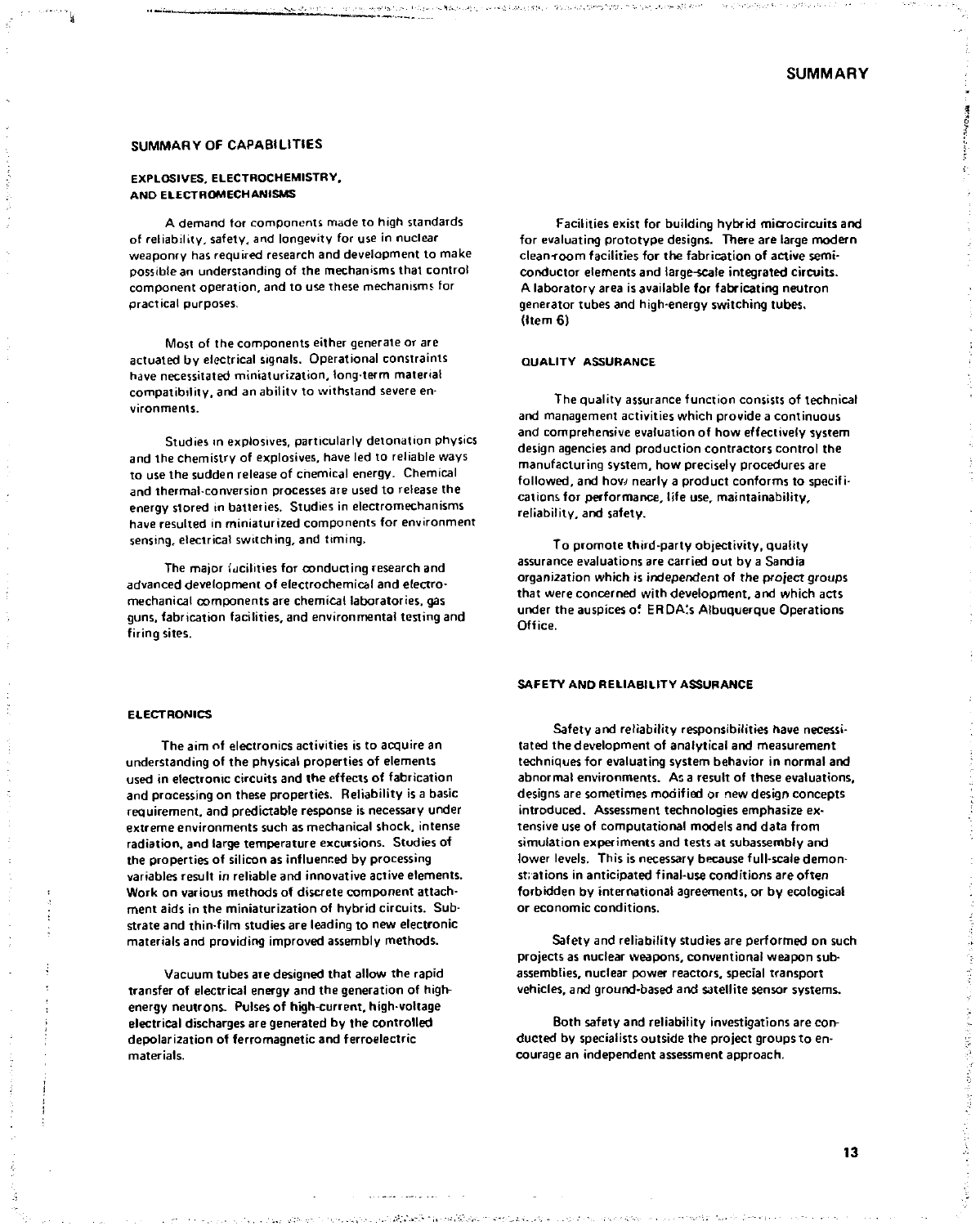# **Item 1.** *Electron-Beam-lgnited Chemical Laser*

The REBA accelerator (Figure 1), developed by Sandia in 1967 for weapon-effects studies, is used in the exploration of methods to develop high-power lasers. In one experiment a magnetic field is used to guide electrons in a drift chamber filled with hydrogen and fluorine. The Las mixture is ignited, producing the most intense laser pulse ever recorded. 5000 joules for 20 billionihs of a second.

#### **Item 2.** *Melting and Solidification Laboratory*

A melting and solidification laboratory has been established for the pilot-scale production of homogeneous alloys of unique chemistries. Specific alloy chemistries are prepared in a 500-pound-capacity vacuum-induction furnace and cast into electrode feedstock for the vacuumarc remelt furnace shown in Figure 2. Ingots up to 10 inches in diameter can be produced by the consumption of feed electrodes in a low-pressure, 15.000-ampere arc. These highly instrumented furnace systems provide significant quantities of well-characterized material for allov-devebpment studies, demonstrating how superior structural materials can be produced through enhanced process controls.



Figure 1. Relativistic electron beam accelerator (REBA).

#### SUMMARY OF CAPABILITIES

**Item 3.** *Advanced Xumcrical let hnhftte.\* 

\* *\* HIGHLIGHTS* \* \* \* \* \*

Stress- and shock-wave-propagation computet programs are developed for a more complete understanding of stress-wave mechanics. Cndes ate used lo analyze system and component designs, reducing reliance on expensive expetiments. 'I lie ability ot two-dimensional computer codes to solve difficult piohlems accurately is illustrated in Figure 3. A 1.27-cm-thick steel armor plate is impacted by a 0.95-cm-diameter nylon sphere at  $5182$  m/s. The 13-GPa polymorphic phase change in iron, the correct spall strength, an accurate material failure model, and a high degree of numerical resolution were required in the solution.

Studies of high-velocity impacts include predictions of damage to nuclear reactor vessels from fragments such as turhine blades dispersed in an internal accident, and from tornado-borne debris.



Figure 2. Vacuum-arc remelt furnace.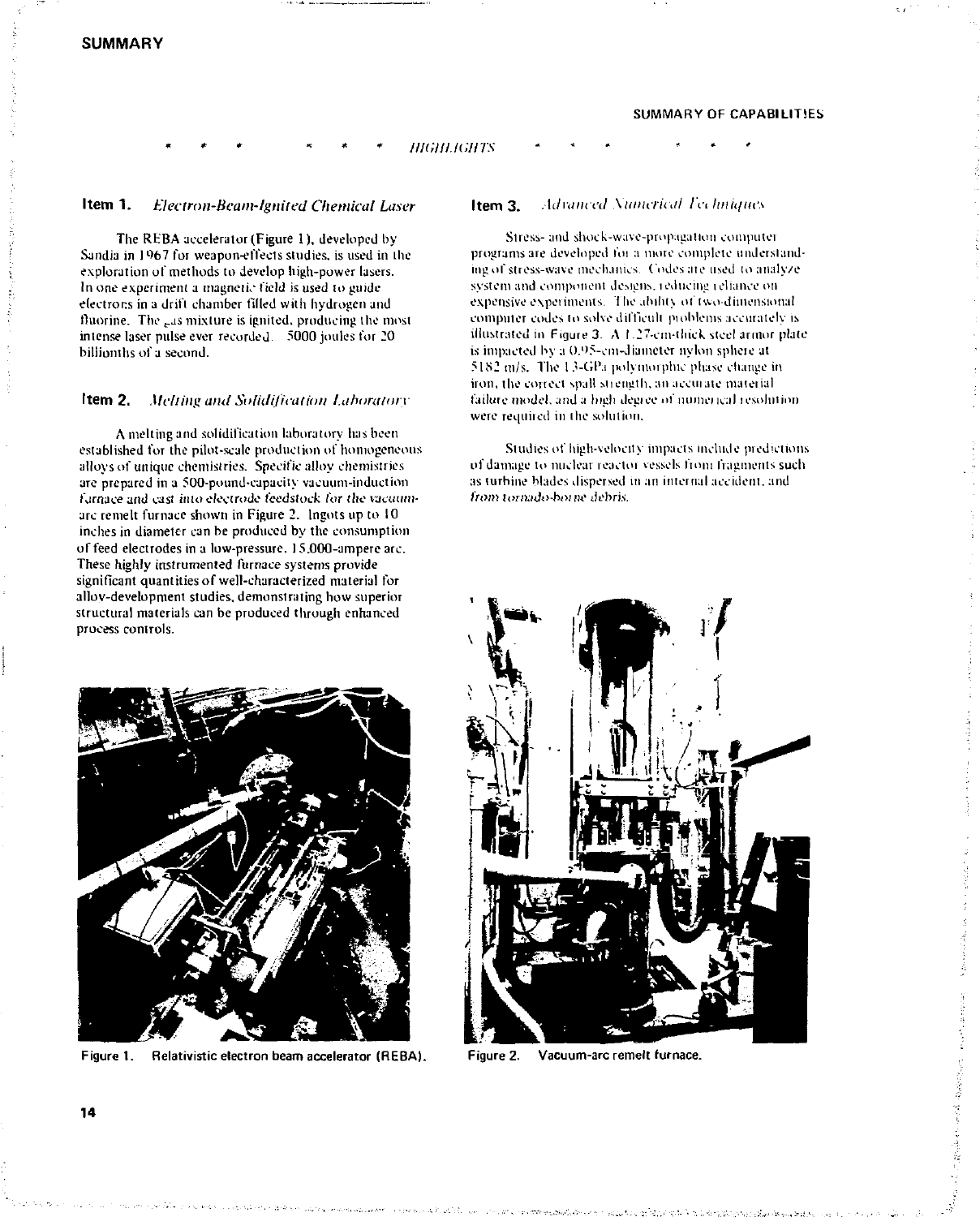# SUMMARY **OF CAPABILITIES**



Eulerian code solution with 13-GPa phase transition



Eulenan code solution without 13-GPa phase transition





Lagrangian code solution with Experiment 13-GPa phase transition

Figure 3. Comparison of code predictions with results of hypervelocity impact experiment

# Item 4. *Hypersonic Wind Tunnel*

The hypersonic wind tunnel (Figure 4)is used for aerodynamic testing of scaled models of high-performance flight vehicles, and for applied-research studies in fluid dynamics. Flow Mach numbers of 3.5, 5, 8, 11, and 14 can be obtained in a 45-cm-diameter test section. The facility includes comprehensive instrumentation ana data-acquisition systems.

# **Item 5.** *Bacteria Inactivation*

A biosciences project has as one *of* its objectives the development of a technology to use radioisotopic by-products from reactor fuel rod reprocessing to deactivaie municipal sewage sludge. A potentially beneficial use of heat combined with radiation from cesium is the eradication of pathogenic organisms so Figure 4. Hypersonic wind tunnel.

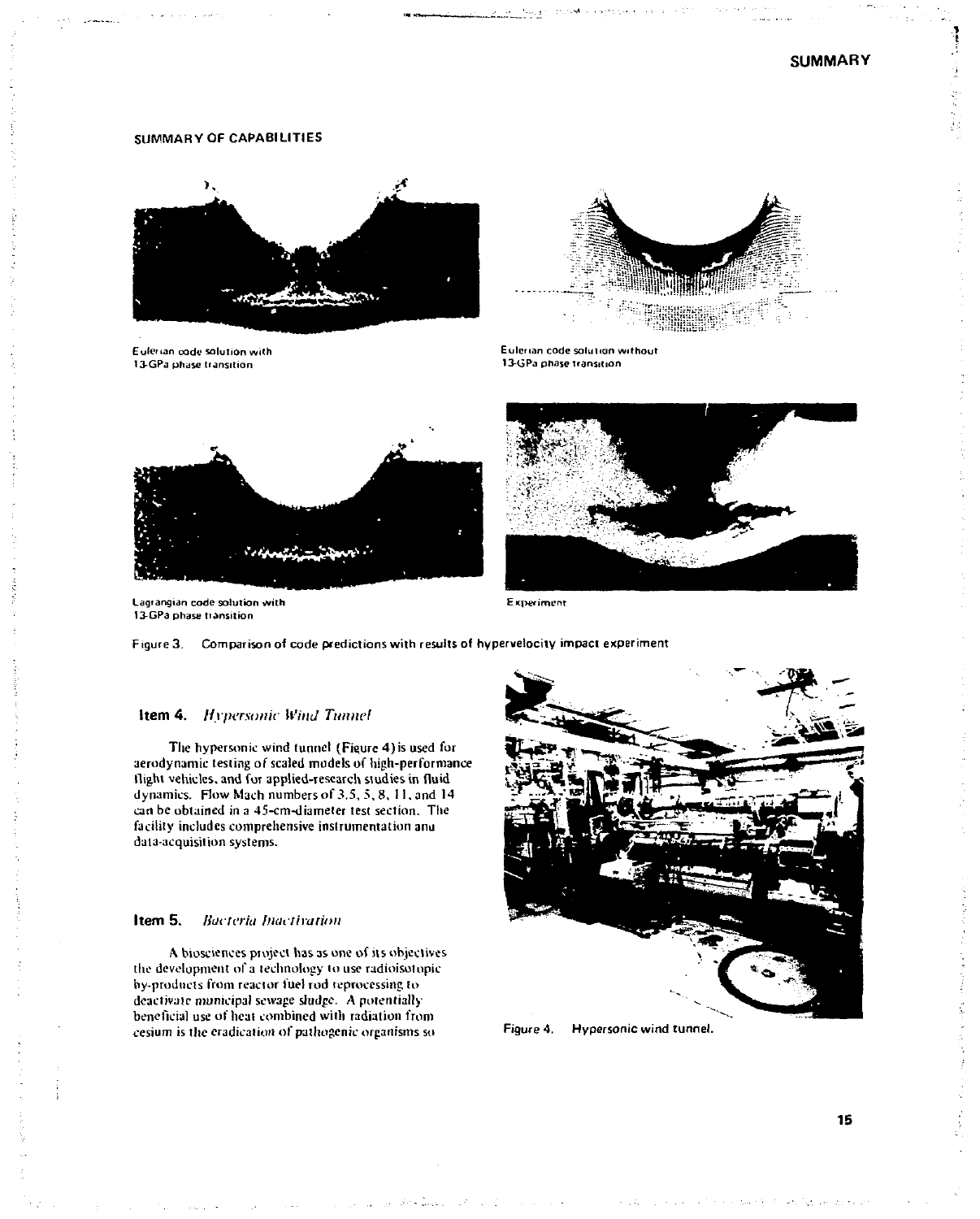that the sludge may be used on crop-producing land or in livestock feeding. The optimal combination of radiation and heat is being sought through studies of the inactivation of polio virus, adenovirus, coliform bacteria, fecal streptococci, Salmonella species, and Ascaris ova. Figure 5 depic's typical coliform inactivation data. Modification of the physical and chemical characteristics of sludge (such as filterability, odor, and chemical and biological oxygen demand) by heat and radiation combinations is also being studied. The activity includes experimental system design and fabrication, pilot plant design, determination of cost factors, the study of sludge uses and accruing benefits. and safety analyses.

#### SUMMARY OF CAPABILITIES

Item 6. Hybrid Microvicant Lechtridaey

A continuing effort to advance thin film and hybrid-circuit techniques provides a foundation for fabrication, materials, and the interconnections of discrete components. As an example, the hybrid microcircuit shown in Figure 6 is used in locking mechanisms to protect nuclear materials from unauthorized use. Hybrid microcircuit technology is highly developed and has found application in other protective components and intrusion detectors for special nuclear materials, satellites, radars, and applications requiring rugged, compact circuits such as earth penetrators, new drilling techniques, and unit ground test instrumentation.



Figure 5. Inactivation curves for heat, radiation, and their combination (thermoradiation) in the treatment of coliforms in sewage sludge.



Figure 6. A hybrid microcircuit. The actual size is 6 square centimetres.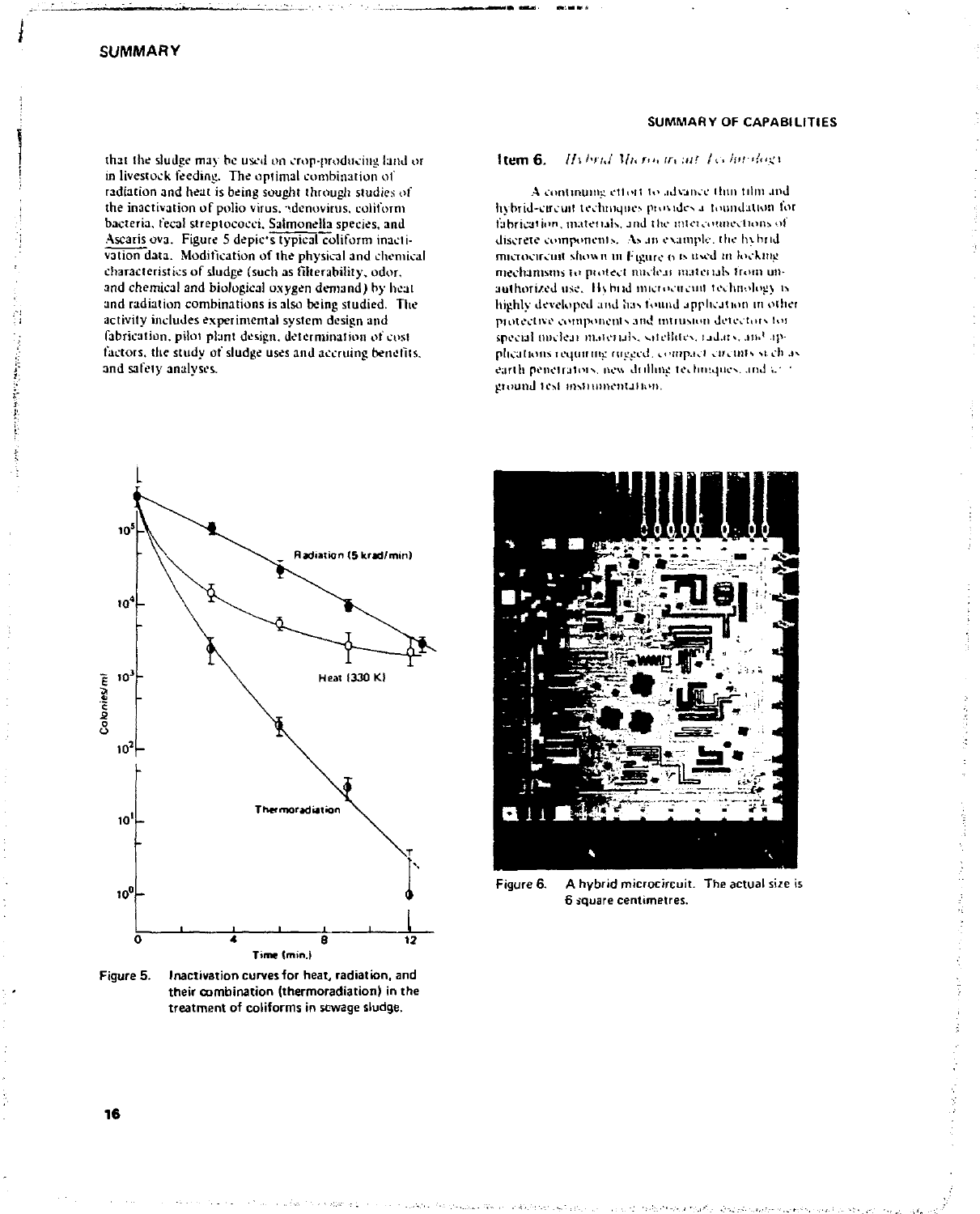#### SUMMARY OF CAPABILITIES

### ANALYSIS AND TESTING

#### SYSYEMS ANALYSIS

The objective of systems analysis activities is to aid m deciding among alter native systems and concepts. This *is accomplished by evaluating the relative utility and costs* of competing options within the appropriate environment. Areas of active study include nuclear and conventional weapon systems, energy extraction and conversion, environment analyses, security systems for weapons and materials in nuclear fuel cycles, and biological systems. Typically, the studies seek to evaluate the relative worth o1 new concepts and to provide *an* understanding of parameter sensitivities thai can lead to system improvements.

The outline below describes the major steps in almost every system study.



The systems analysis function may begin at any point in this schematic and feed forward or back to previous steps, as indicated. The object of such iterations is to formulate, evaluate, and/or optimize a system or alternative systems on the basis of a common set of objectives. In addition to identifying system options or alternatives the studies provide early insight into critical technology requirements. (Item 1)"

#### ENGINEERING ANALYSIS

This function is concerned with calculating the responses of designs to their environments. Structural mechanics is used to aid in determining a design configuration and in choosing materials suitable for the loads to be encountered in practice, particularly in severe dynamic environments.

See Highlights below.

Stress wave analysis centers on the propagation of stress waves arising from impact, explosions, transient radiation, and other extreme environments. Chemical analysis is used to determine the initiation and detonation characteristics of explosives. Heat-transfer studies confirm the performance of heat exchange systems, thermal protection materials, and rotating machinery based on various thermal cycles and phase changes. Aerodynamic calculations predict the behavior of vehicles m free and propelled flight. Environment analysis is used to define the conditions a product might encounter during its lifetime. The analysis of control systems comes into play when environment sensing devices, control mechanisms, and decision-making and guidance functions are combined. The design of electronic packages relies on circuit analysis. Nuclear engineering analyses are directed toward pulsed reactor development, design, and operation. Reactor safety analysis relates to hypothetical disruptions of nuclear reactor operations.

As a necessary adjunct to successful engineering computations, both mechanical and thermal material properties are determined.

The major facilities used in engineering analysis are large digital and analog computers, static test facilities, wind tunnels, and vibration test facilities. Numerous pieces of equipment are used to determine material properties. (Item 2)

#### TESTING

Extensive test facilities have been developed to simulate mechanical, thermal, hydrodynamic, electromagnetic, and radiation environments. Research, development, and evaluation testing facilities are used to explore new concepts and to evaluate proposed and existing designs. Environments simulated include shock, vibration, sur face impulse, blast loads, thermal, aerodynamic, underwater, and electromagnetic. Radiation sources have been developed to simulate nuclear effects tests. Pulse reactors provide a mixed neutron-gamma exposure. Steady-state neutron and gamma irradiation are provided by a neutron generator and cobalt and cesium radiation sources. Bremsstrahlung x-ray and electron-beam exposures are performed using pulse accelerators. Test facilities used primarily in support of exploratory research and development are wind tunnels, plasma jets, shock tubes, and flight simulators to support aerodynamic testing, and high-velocity gas guns and explosively and magnetically driven flyer plate facilities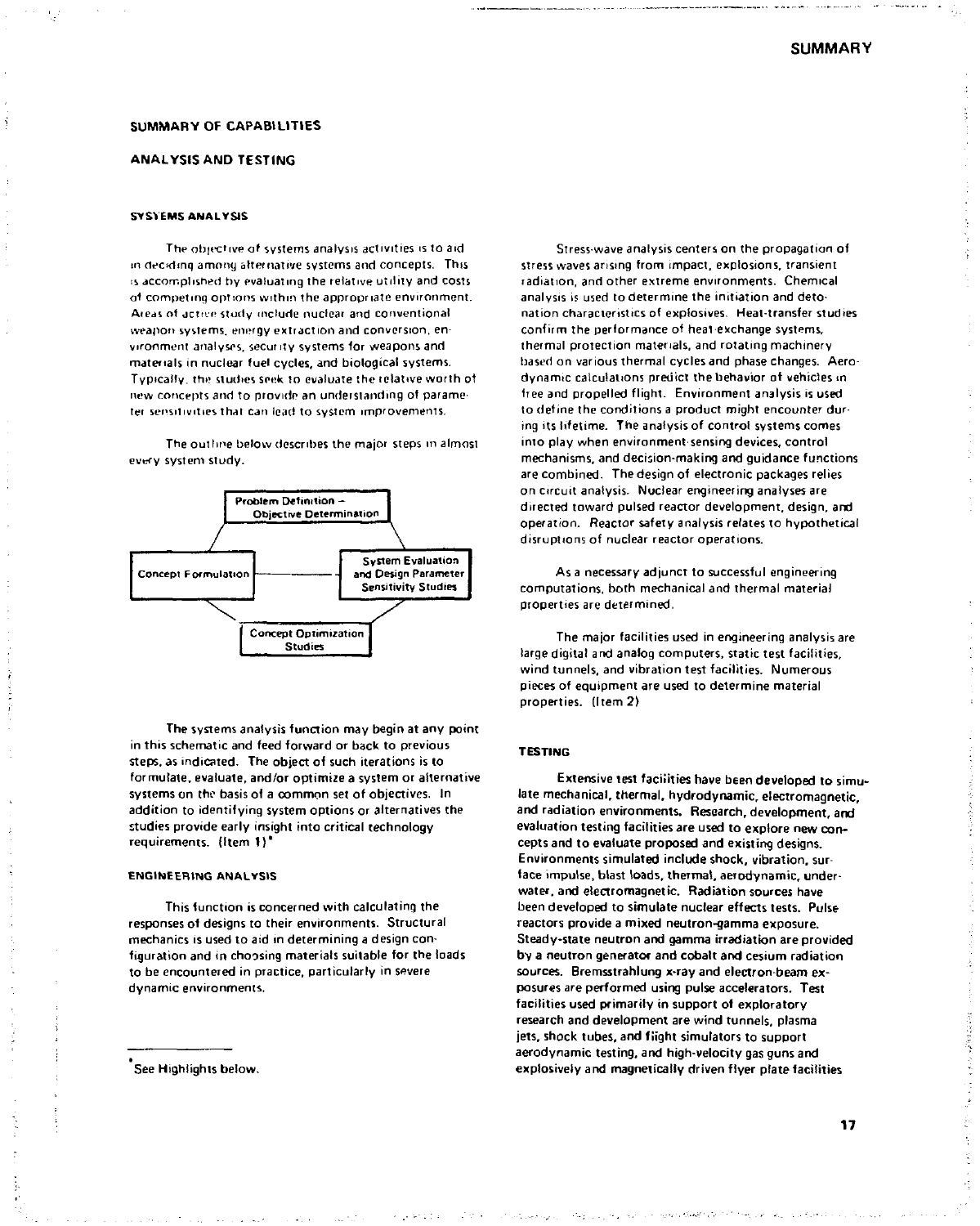#### SUMMARY OF CAPABILITIES

to support materials characterization in solid dynamics and structural studies. Materials, structures, components, and entire integrated systems are evaluated using a wide variety of nondestructive testing techniques such as flash x-ray, acoustic emission, laser holometry, ultrasonics, and x-ray and neutron radiography. Field-testing capabilities include mobile instrumentation vans that can bedeployed worldwide, a rocket-launching facility at Kauai in Pjwaii, an isolated area at the Nevada Test Site for u xJerground nuclear testing, and the Tonopah Test Range for a wide variety of aerodynamic testing.

*\.\* addition to providing test facilities for engineering programs, the responsibility of the testing function includes an:'cipating future test requirements and integrating test pla.swilh project, research, and advanced development on intrations for the design of meaningful test programs. (It n 3)

#### INSTRUMENTATION AND DATA SYSTEMS

An extensive instrument.::ion and data reduction activity is maintained. Many advanced designs now in development must operate m extreme envi-onine-its such as those encountered in space, in high radiation fields, or under severe mechanical, thermal, and electromagnetic loads. The instrumentation activity piovides insti uments thai measure characteristics of environments, measure responses and performance of materials and systems operating in them, and locate accurately the position of systems in the environment. To fulfill these tasks, new instrumentation systems aie developed and existing techniques modified. Instrumentation is fielded in conjunction with design and testing activities.

Data processing and data reduction are integral activities that provide test information in various forms, including charts, graphs, photos, movies, or special forms, depending upon needs. (Item 4)

# **Item 1.** *Xuctear Material Security*  A concept has been developed that involves drilling

*mat LIMITS* 

and casing a deep hole of reasonably small diameter to create a secure underground vault for weapons or nuclear materials (Figure 1). Access to the vault is controlled through the use of a security door operated by a buried coded switch. All other features necessary for a complete security system were conceptually designed and evaluated.

A study of this and other alternative storage concepts was prompted by increasing concern about terrorist threats and by the desirability of reducing readily available, full-time guard forces, such as arc demanded by present storage methods.

Critical factors that were studied relating to weapon storage included potential security threats, safety, initial and operating costs, vulnerability, logistics, and future flexibility.



Figure 1. Underground vault for storing nuclear materials.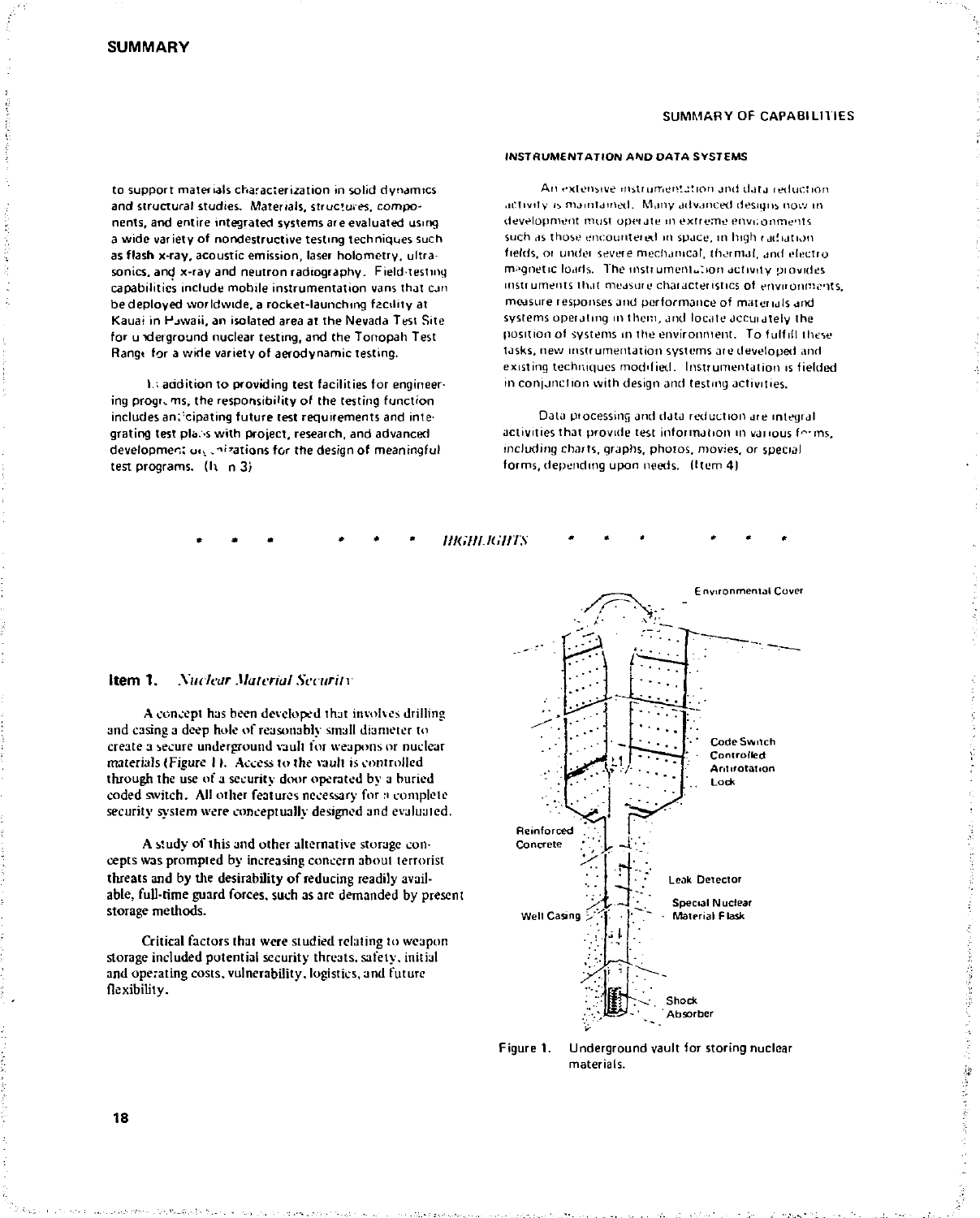# SUMMARY OF CAPABILITIES

#### Three Dimensional Static Stress, Inah sis Item 2.

Analytical capability has been developed to perform three-dimensional static stress analyses of shells and solid structures subjected to inechanical and thermal loaditie Analyses are based on assumptions of infinitesimal strain and linear elastic material behavior. A capabilit exists to perform clastic-plastic three-dimensional caculations. Implied in this capability is the use of input and output data processors, which are essential in three dimensional analyses. This type of analysis finds application in structural, electrical, and electromechanical components. As an example of the technology, Figure 2 shows the three-dimensional funite-element idealization. of an encapsulated electrical component. When subjected Terror Controller to:  $\sim$  3.1

determs as thown in Figure 3. Calculated stress contours on a particular plane can also be plotted, as shown in Figure 4.



Figure 2. A three-dimensional finite-element mesh idealization of an encapsulated electrical component.



Figure 3. Deformed shape of the mesh on a plane through the structure.



Figure 4. Maximum principal stress contours on a plane through the structure.

#### Item 3 **Nuclear Weapon Test and Evaluation**

Testing and evaluation of materials, components, and systems play key roles in the research and development of miclear ordinance. Extensive facilities for environment simulation, research, development, evaluation, and field testing, and associated instrumentation and data analysis systems have been developed. Figures 5 through 7 show examples of test facilities.



Figure 5. An explosively driven shock tube is used to evaluate the response of a vehicle to blast loading.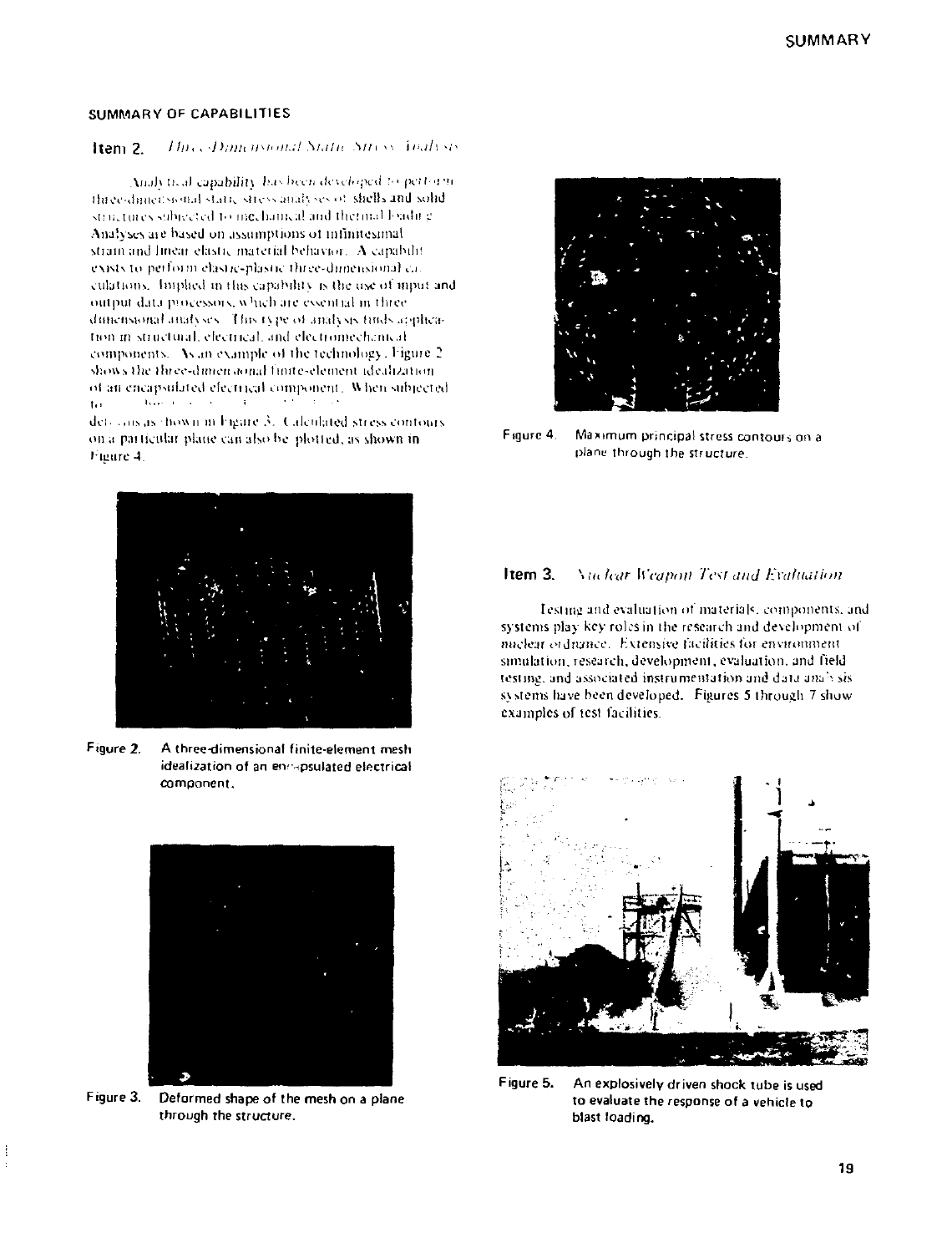

Figure 6. A rocket-propelled sled drives a test vehicle into a concrete target. Impact angle was 45 degrees. The structural response of the vehicle and the timing sequence of the components operation were evaluated.



**Figure** 7. A rocket is used to accelerate a prototype nuclear bomh into a hard target. Behavior of weapon components and structure is measured using optical and electronic instruments.

# SUMMARY OF CAPABILITIES

#### **Item 4.** Atmospheric Research

Concern about aimosphcric pollution has been intensified wilh ihe realization lhai potentially serious deleterious effects on the earth's protective o/.one layer may be caused by stratospheric aircraft. fluorocarbon chemicals, and aimospheric testing *o\'* nuclear weapons. Ihe long-term Sandia atmospheric reseaich progiam has become of central importance to solution of ihe stratospheric problems; it is the principal correlated multiinslrumeni national study of ihe shaiospheie and troposphere. The program is carried out in cooperation with research teams from twelve university, federal, and industrial laboratories, with Sandia providing project engineering and scientific coordination in addition to scientific experiments. Other atmospheric environmental programs include lower-atmosphere pollution studies from aircraft and manned balloons (Figure 8). and rocket-based studies of the ionosplr re and mesosphere.



Figure 8. Termination of a scientific manned balloon flight. The tropospheric balloon carried instruments for studying the chemical evolution of air pollutants.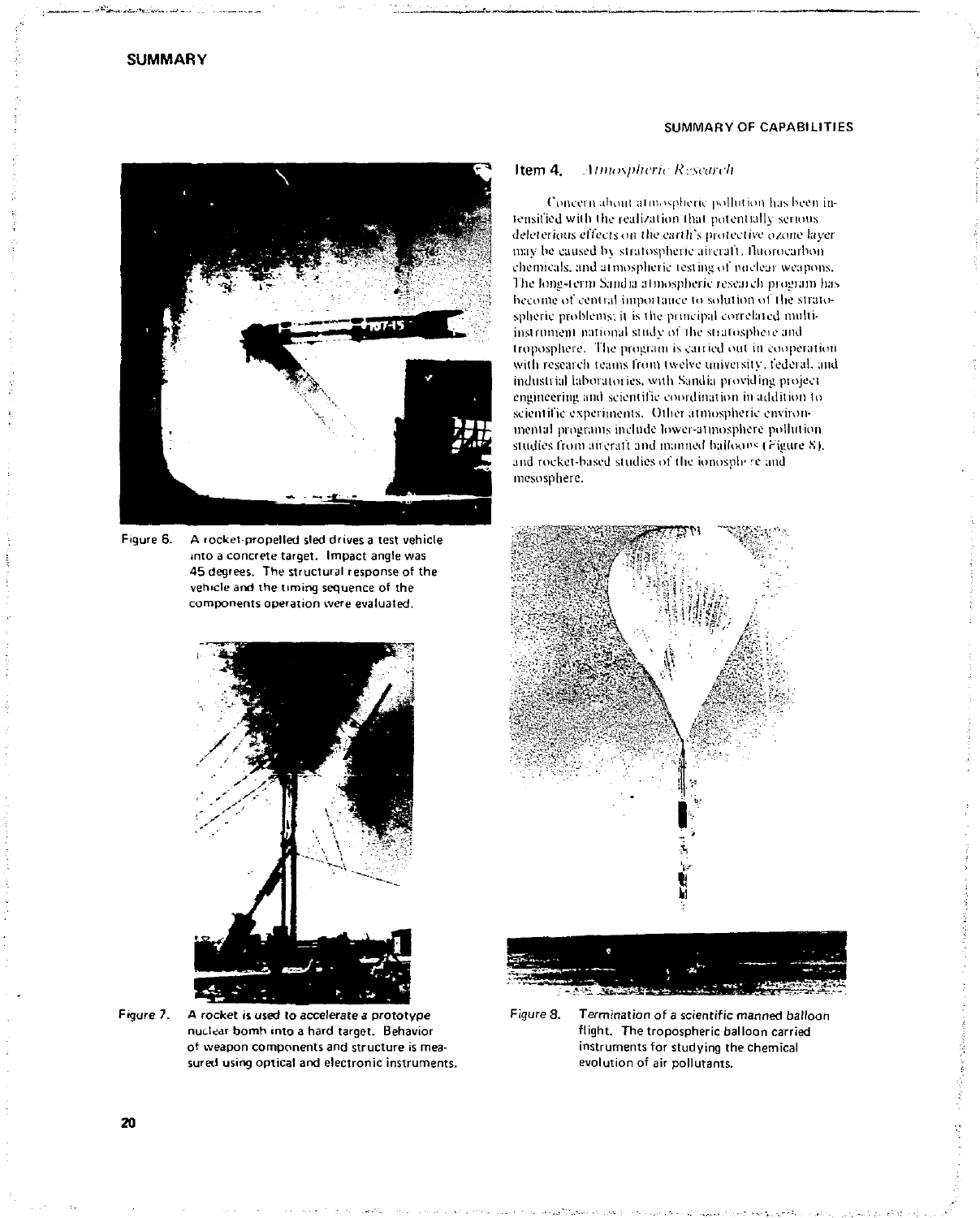#### SUMMARY OF CAPABILITIES

#### SUPPORT FUNCTIONS

#### DESIGN DEFINITION AND FABRICATION

Research and development programs are supported by developing and applying computerized design and record-keeping systems; maintaining records of designs, specifications and changes, and coordinating with contractors who produce parts of systems; and maintaining drawings of designed systems.

Processes are developed and hardware fabricated to provide experimental vehicles and models required by engineering and scientific organizations. Complementing the fabrication and development facilities are inspection, equipment repair, and process engineering services, as well as calibration services which interact with Sondia's Primary Standards Laboratory.

#### COMPUTATION SYSTEMS

The computing centers and their associated technical support organizations at both Albuquerque and Livermore have the responsibility of planning, adapting, and operating large-scale digital computer facilities in general support of the scientificand engineering community of the Laboratories. Such modern, large-scale computers have become essential to the solution of such problems as the modeling of complex systems, component design and development, and the detailed simulation of physical phenomena. A growing number of smaller digital computers are integrated into specialized facilities supporting specific areas of research and development such as activities in experiment control, data acquisition, and test monitoring. A few main-line computers are devoted to management information and business data processing.

The central computing facilities are presently based on Control Data Corporation scientific computer systems. The Albuquerque facility consists of three CDC-6600's sharing a common mass-storage subsystem as well as extended core storage. A CDC-7600 is scheduled for operation in January 1976. The Livermore facility contains an additional CDC-6600, also with an extended core capability. Remote job entry and interactive computation are increasingly emphasized. Time-sharing is accommodated at both centers but is represented more extensively at Albuquerque where a PDP-10 computer system is devoted exclusively to that function.

#### MEASUREMENT STANDARDS

The aim of this activity is to assure measurement agreement among participating research, development, design, production, acceptance, and quality assessrr.ant groups and agencies. To this end it promotes *a* common administrative and technical base of procedure and capability, embodied in physical references and practices of high accuracy and sophistication. When possible, values are referred to those defined by the National Bureau of Standards.

أوالا وأراضي تشابع ومحاجات والانتصار والمحاصلين والمرا

The ERDA Primary Standards Laboratory, which is managed by Sandia Laboratories, is oriented to the development and maintenance of primary reference standards and their application to the calibration of other reference standards in the overall standards system. A research and development program in measurement technology provides new standards and accuracy levels when required. Program and measurement activities of participating groups and agencies are examined continuously to assure balance and compatibility in standards efforts. Consultation service is provided on measurement and standardization problems, and technical audits and surveys of contractor standards laboratories are conducted regularly.

#### ENVIRONMENTAL HEALTH

The primary responsibility of the environmental health function is the evaluation and control of hazardous materials and conditions. The evaluation and control of toxic materials, nonionizing radiation such as laser beams ai'd microwaves, and ionizing radiation from radiation machines and radioactive sources, are examples of the activities of environmental health programs. A chemical laboratory is operated for the analysis of toxic and radioactive substances and to provide an index of internal exposure of personnel to toxic and radioactive materials. Instrumentation is developed and main\*ained foi environmental health activities. A dosimetry program measures personnel exposure to external ionizing radiation. Reentry safety control and effluent documentation support are provided for underground nuclear tests.

#### INFORMATION SCIENCE

The information science activity functions within the framework of the technical library, and is oriented toward the efficient dissemination of information to technical and administrative personnel. Computerized systems are used to collect, process, and circulate books, reports, and other literature. Current awareness, reference, translation, and literature-search services are also provided.

amaga kejedi. Silakashi se eksimbo dipanagan sebalahan baha regga mitangin segishar desima digear merese sere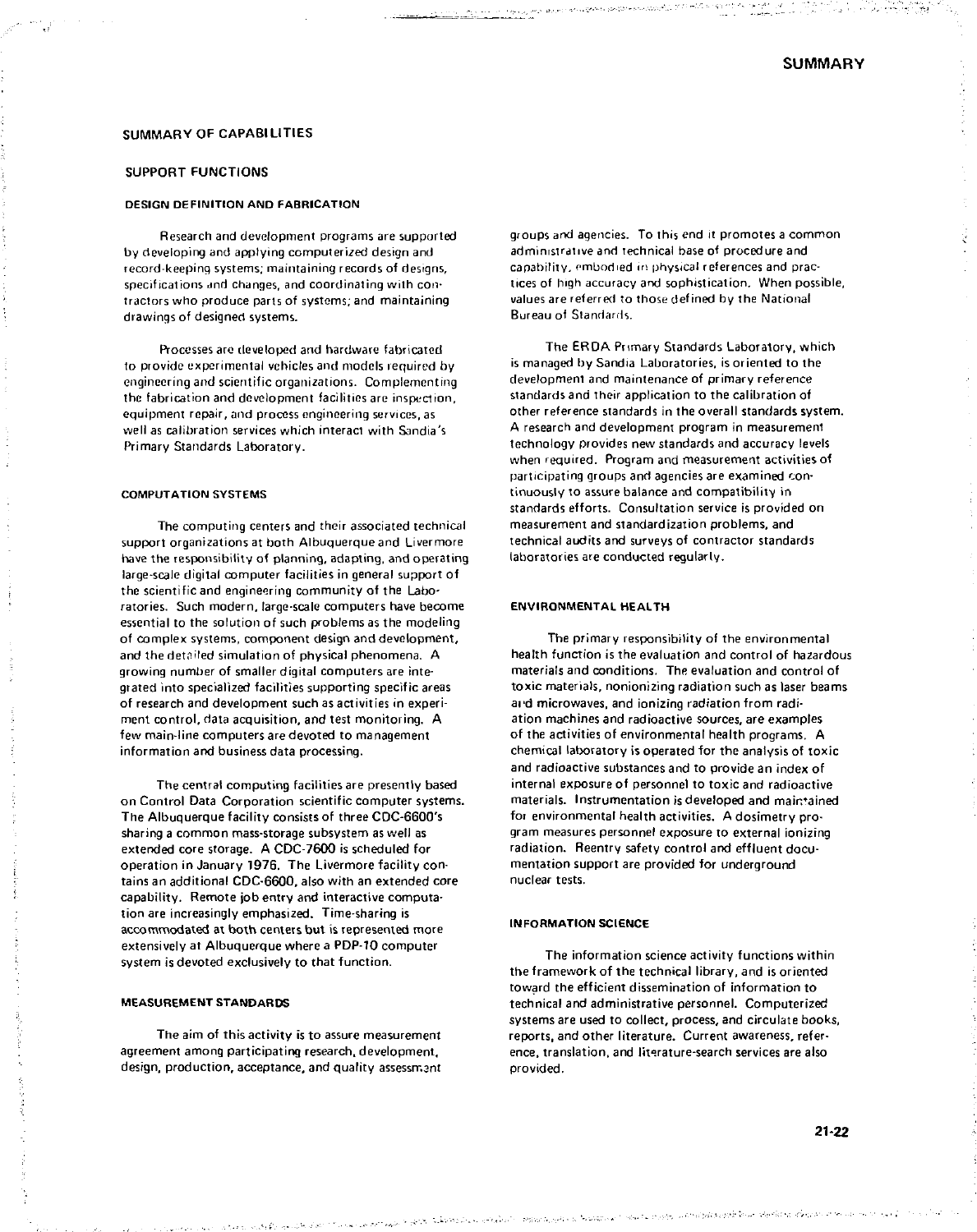# **APPENDIX**

á

 $\mathcal{M}_{\rm{QCD}}$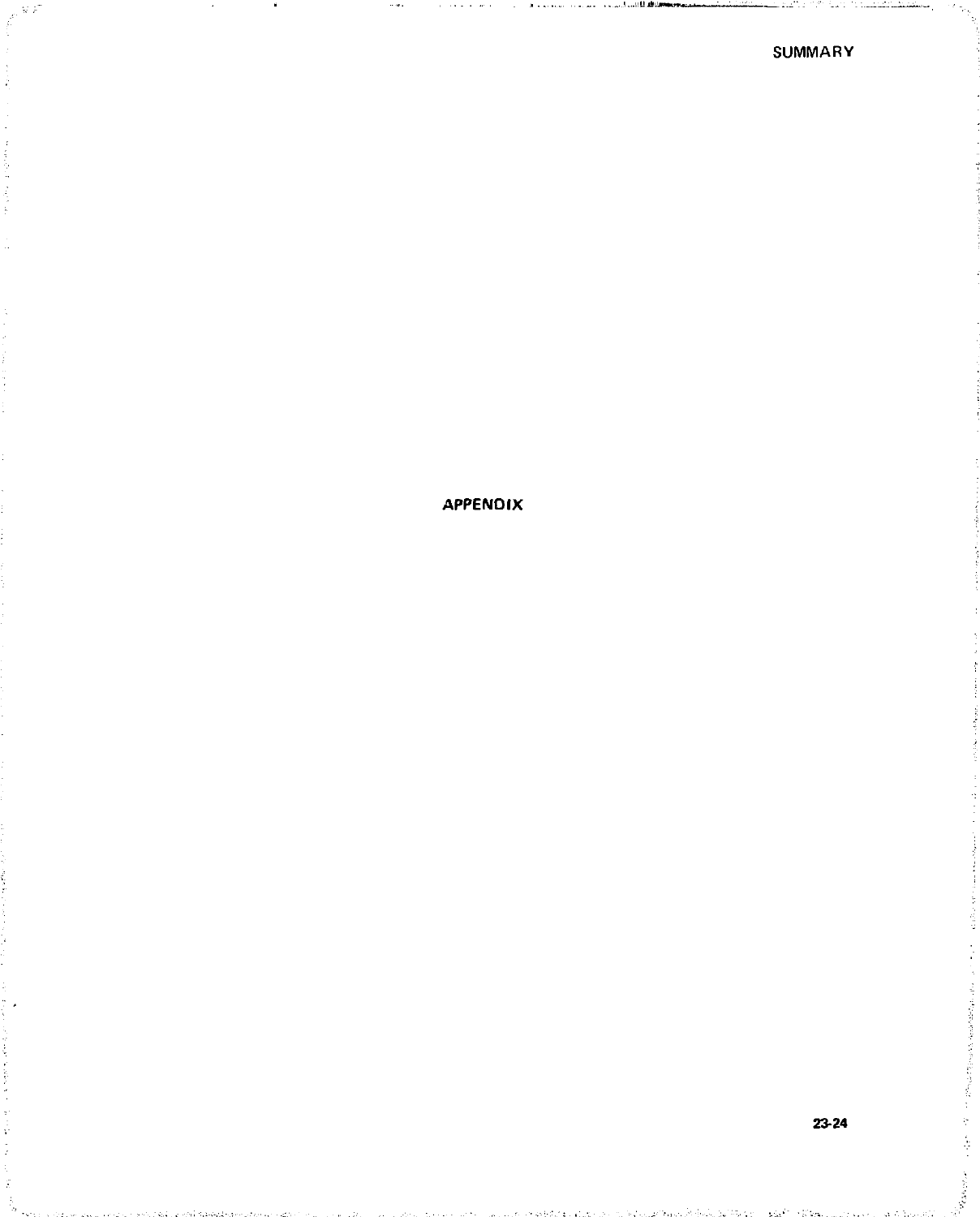# **APPENDIX**

# FACILITIES

The administrative, laboratory , shop, storage, and special facilities maintained hy Sandia at its three locations include:

| Location        | Acres.       | Number<br><b>Buildings</b> | Thousand<br>Sq. Ft. | Cost<br>S Million* |
|-----------------|--------------|----------------------------|---------------------|--------------------|
| Albuquerque, NM | $2.835**$    | 285                        | 2.233               | 247.5              |
| Livermore, CA   | ١ń١          | 45                         | l til               | 48.3               |
| Tonopah, NV     | $369.280***$ | 39                         | 60                  | 20.3               |

 $*$ Includes facilities, equipment, land, and utilities

An additional 47,000 acres are available on co-use agreement with the Air Force \*\*\* Used by permit from and operating agreement with the Air Force

#### Major Technological Assets

Over 25 years of operation, Sandia has acquired a wide range of specially designed and constructed facilities for ordnance engineering. Recemly, some of these, together with new facilities being developed, have been applied to energy problems. Some individual facilities are among the largest in the country, but it is the broad scope of special facilities and equipment thai makes the activities in engineering, : .ting, and basic sciences particularly effective. Because of the specialized demands most of the equipment and facilities were either designed or modified by the Laboratories.

Testing facilities at the three locations represent an investment of more than S106 million, providing capabilities for environment and radiation simulation, aerodynamic and material characterization, nondestructive testing and quality-assurance evaluation, and field assessments of components, weapons, and delivery modes. Special facilities include some of the nation's largest centrifuges and shock tubes, a radiant-heat facility, a transonic wind tunnel, a sled track, and aerial cable facilities on which test specimens are accelerated downward by rocket sleds. Facilities for the investigation of aerodynamic and material characteristics of components, id full-scale flight vehicles represent a further investmint of S27 million. Nondestructive and quality-ass ance testing equipment and facilities total \$30 milt on in acquisition cost. A new advanced Tritium Research Laboratory will provide capability to handle safely a variety of experiments with tritium corrpounds.

In the physical sciences, several Van de Graaff and Cockroft-Walton accelerators are used in surface physics research and microelectronics development; three pulsed reactors (one of which can deliver 4 x 10' <sup>5</sup> neutrons per square centimetre in a 4.7 millisecond pulse) are employed for reactor development and reactor safety research; and the nation's most intense relativistic electron beam accelerators are being used in pulsed fusion research, in laser excitation, in nuclear effects studies, and in collective acceleration of ions to ultrahigh energies. These accelerators are also used in the laser fusion program to excite large-volume laser media to record levels. One of the reactors has been used to pump a carbon-monoxide laser of Sandia design. Investment: S19 million.

Computation facilities at all locations represent an investment of S32 million. Scientific computing is currently done with live CDC-6600 computers, and a CDC-7600, including batch processing and interactive graphics capabilities and an off-line computer output microfilm system that can also generate motion pictures in color. Business and management information needs are handled by a dualprocessor 'JNIVAC 1108 and CDC-3600. Requirements for unclassified computation in a time-sharing mode are satisfied by an 80-terminal PDP-10. Instrumentation and data needs at the test sites are handled by a CDC-6400, a CDC-3100, two PDP-124's, and XDS-930. Flightsimulation facilities include several analog and hybrid computers. Other computers are used to control device testers and acquire and reduce data in the microelectronics laboratory, for laser diagnostics, and for numerically controlled machine tools.

يتعادلهم والمتروم والمركوبي والمتروج

医多种单位 经通货运费 计分类子数据程序经验系统

á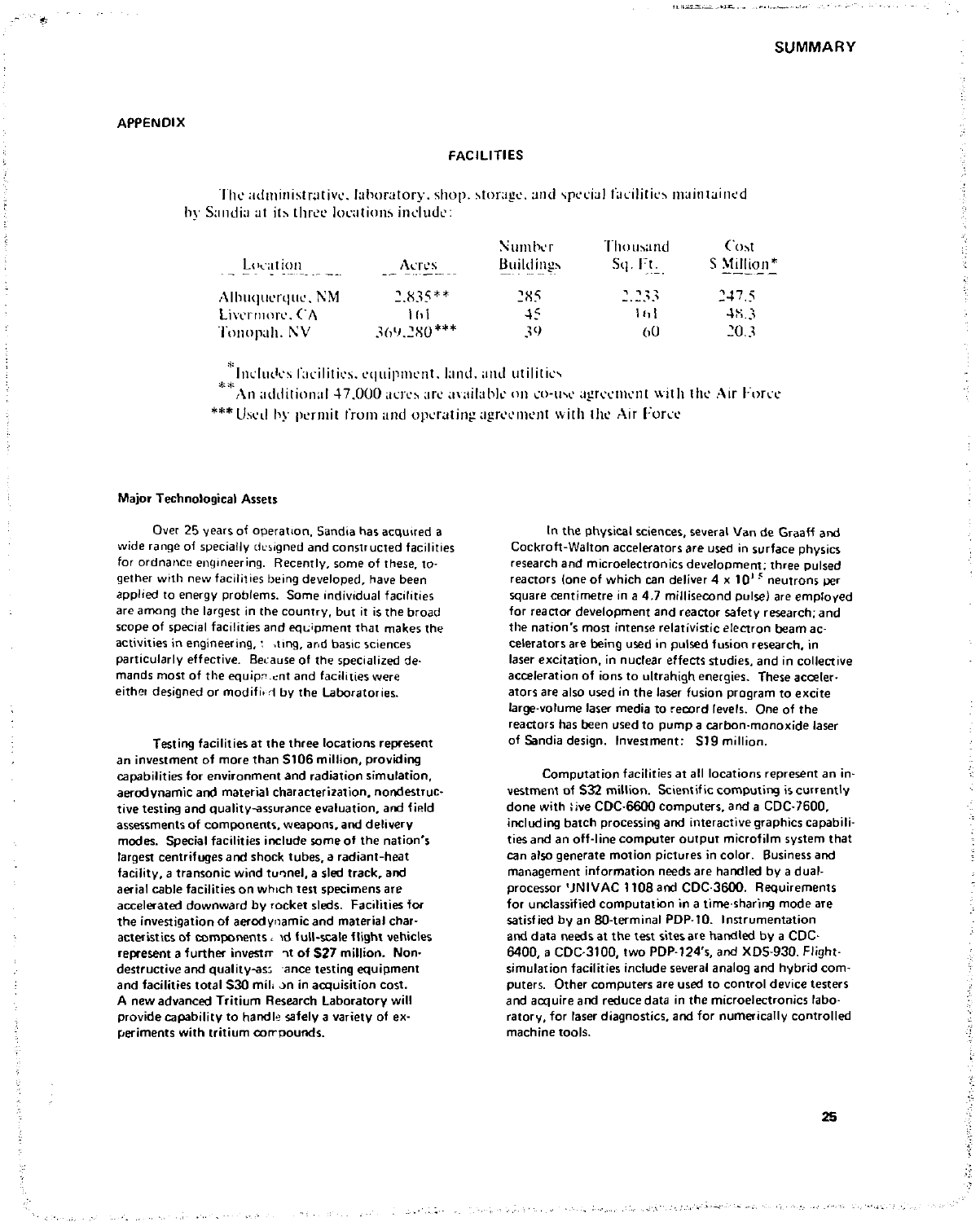26

# **APPENDIX**

Investment in facilities dedicated to design, fabrication, and process development exceeds \$12 million. Included are computers to aid in design; a complete machine shop whose conventional equipment is supplemented by five-axis numerically controlled milling facilities, and a miniaturization shop; a welding and joining laboratory (including microwelding); a specialized glass-fabrication shop; a ceramics fabrication laboratory; a combustion laboratory, including equipment for laser-based Raman spectroscopy; a plastics and composites (such as carboncarbon) fabrication and processing facility; a laboratory for melting special alloys; and heat-treating and finishing facilities for flame and plasma spraying, plating, and coating.

Sandia maintains for ERDA *a* Primary Standards Laboratory wherein technical procedures and capabilities are reflected in physical references and practices of high

accuracy and sophistication. A hierarchy ol standards laboratories and calibration stations carries the units of measurement to the working level among all prime contractors in the nationwide weapon-pioduction complex. Facilities and equipment valued at \$4.5 million ate used to maintain measurement standards in direct and alternating current, microwave, electrical pulse, radiation, mechanical, and environmental areas.

A laboratory is maintained for conducting research on the mechanisms that control the response of electronic elements and for studying the processing techniques involved in hybrid miciocircuitry and semiconductor development. Hybrid miciocircuitry developed at Sandia has found application in the protection ci nuclear weapons and materials, weapon electronic components (resulting in significant reductions in size and weight), and in pioviding down-hole power for advanced drilling techniques.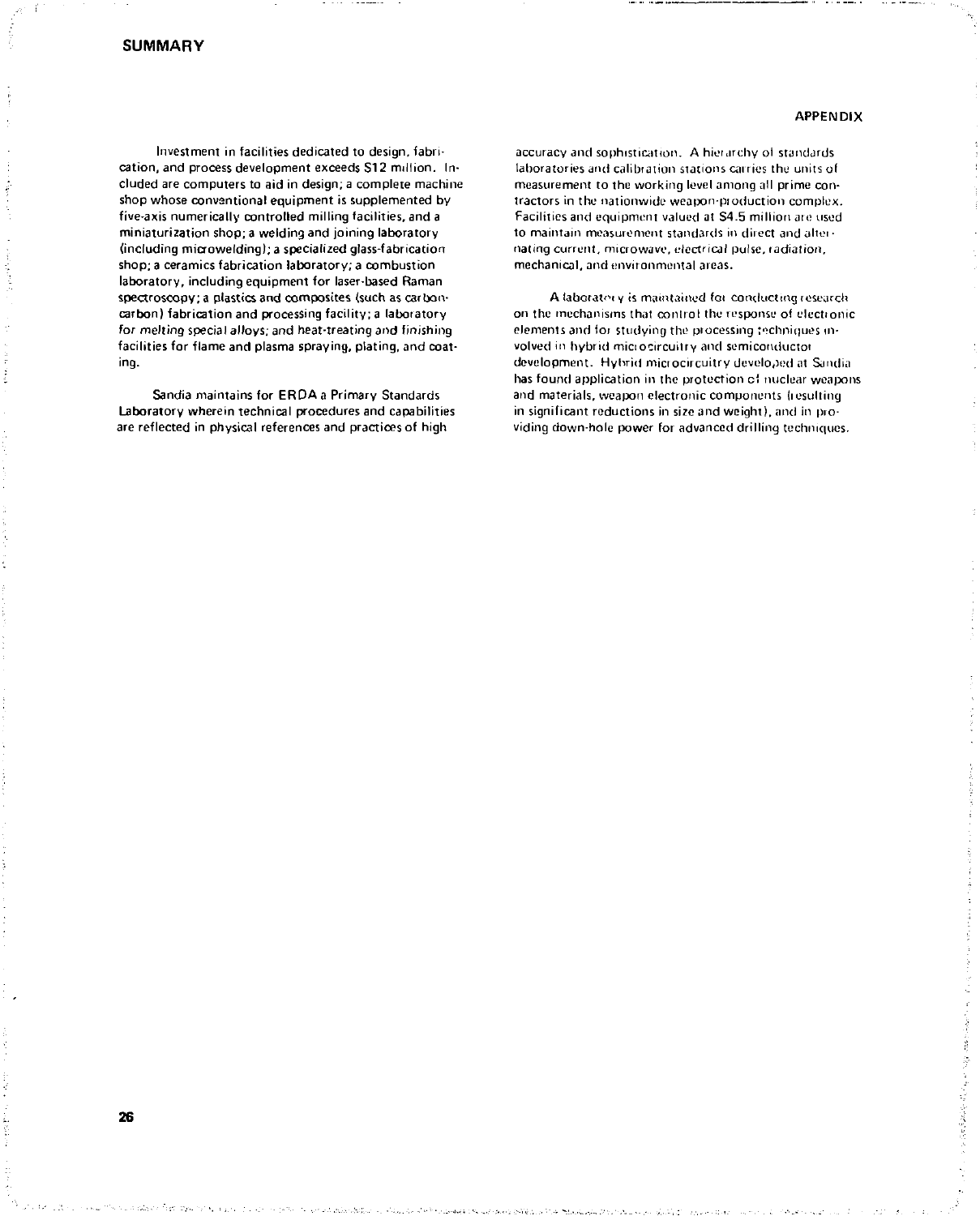# **APPENDIX**

# **EDUCATIONAL RESOURCES**

| Highest Degree<br>Attained                                                                |       | Number<br>on Roll               |
|-------------------------------------------------------------------------------------------|-------|---------------------------------|
| PhD<br>Masters<br>Bachelors                                                               |       | 709<br>929<br>1277              |
|                                                                                           | Total | 2915                            |
| <b>Bachelors of Technology</b><br>or Associates                                           |       | 1155                            |
| Major Fields of Technical Staff                                                           |       |                                 |
| Engineering<br><b>Physics</b><br><b>Mathematics</b><br>Chemistry<br><b>Earth Sciences</b> |       | 1594<br>301<br>197<br>170<br>61 |
|                                                                                           | Total | 2323                            |
|                                                                                           |       |                                 |

An interchange between the laboratory and universities is achieved through the visiting professors, adjunct professorships, and joint appointment programs. Continuing education of the laboratory staff is achieved through the doctoral support, one-year-on-campus, and tuition refund programs and by noncredit in-house courses.

**27**